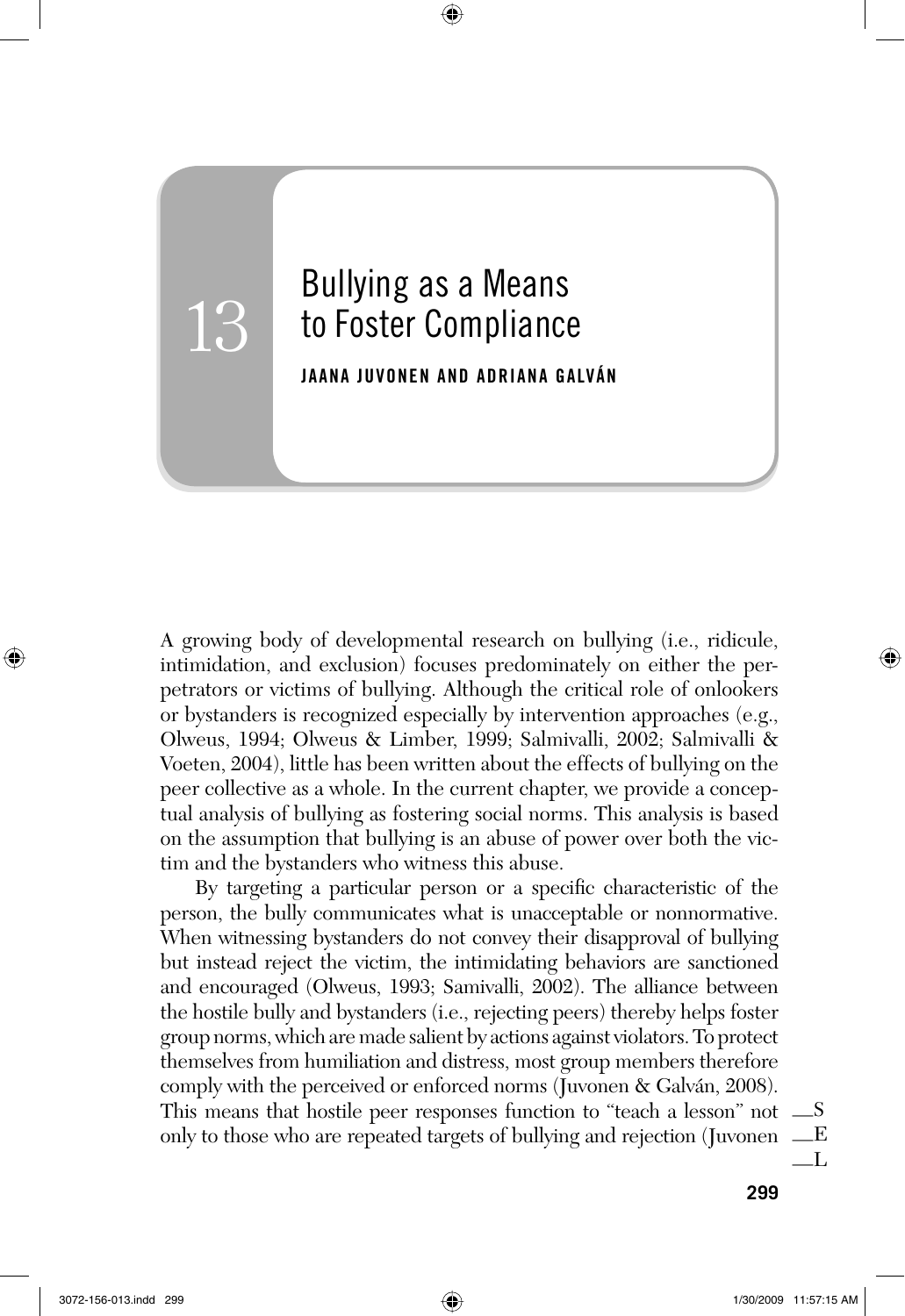& Gross, 2005) but also to other group members. Hence, when someone gets ridiculed because of an "uncool" brand of shoes, no other classmate is willing to wear those shoes.

⊕

 Our analysis is guided by the hypothesis that those who stand out or who do not fit in are most likely to be rejected and bullied (Juvonen  $\&$ Gross, 2005). In the first part of the chapter, we describe why bullies are in the position to determine what makes someone different, and how lack of opposition from bystanders in turn helps reinforce norms of what is not tolerated by the group. The latter part of the chapter examines individual differences in compliance ranging from emulation of bullying to immunity from social pain.

# **LACK OF FIT**

Why are some children bullied and rejected within their social groups? Most developmental psychologists agree that negative social reactions among peers are not random, but that certain behaviors or personality characteristics invite negative and even hostile responses (see Hawker & Boulton, 2000; Kupersmidt, Coie, & Dodge, 1990; McDougall, Hymel, Vaillancourt, & Mercer, 2001 for comprehensive reviews). Although certain behaviors (e.g., social withdrawal) may be considered almost universal predictors of negative peer responses, a conceptually more parsimonious account suggests that perceived deviance from social norms (Juvonen & Gross, 2005) or person-group dissimilarity (Wright, Giammarino, & Parad, 1986) predicts who becomes a social outcast (see also Boivin, Dodge, & Coie, 1995; Stormshak, Bierman, Bruschi, Dodge, & Coie, 1999).

 Research on children with disabilities clearly demonstrates that many types of deviations are frequently ridiculed and that peers with special needs are not accepted by their typically developing peers (e.g., Brandt, Kasari, & Rotheram-Fuller, 2007; Cummings, Pepler, Faye, & Craig, 2006; MacMillan, Gresham, & Forness, 1996). But youth who are envied by their peers because of their superior skills, good looks, and so forth are also at risk for peer exclusion and intimidation (cf. Owens, Shute, & Slee, 2000). It therefore appears that those who differ from others pose a threat to the group or its social identity (cf. Hogg & Turner, 1987). Hence, those who stand out or who do not "fit in" are excluded (Schachter, 1951; Williams, 2001). Based on this type of functional account of negative peer reactions, bullies appear to play a critical role in determining whom to target.

 $E_{-}$  $L_{-}$ 

 $S_{\pm}$ 

⊕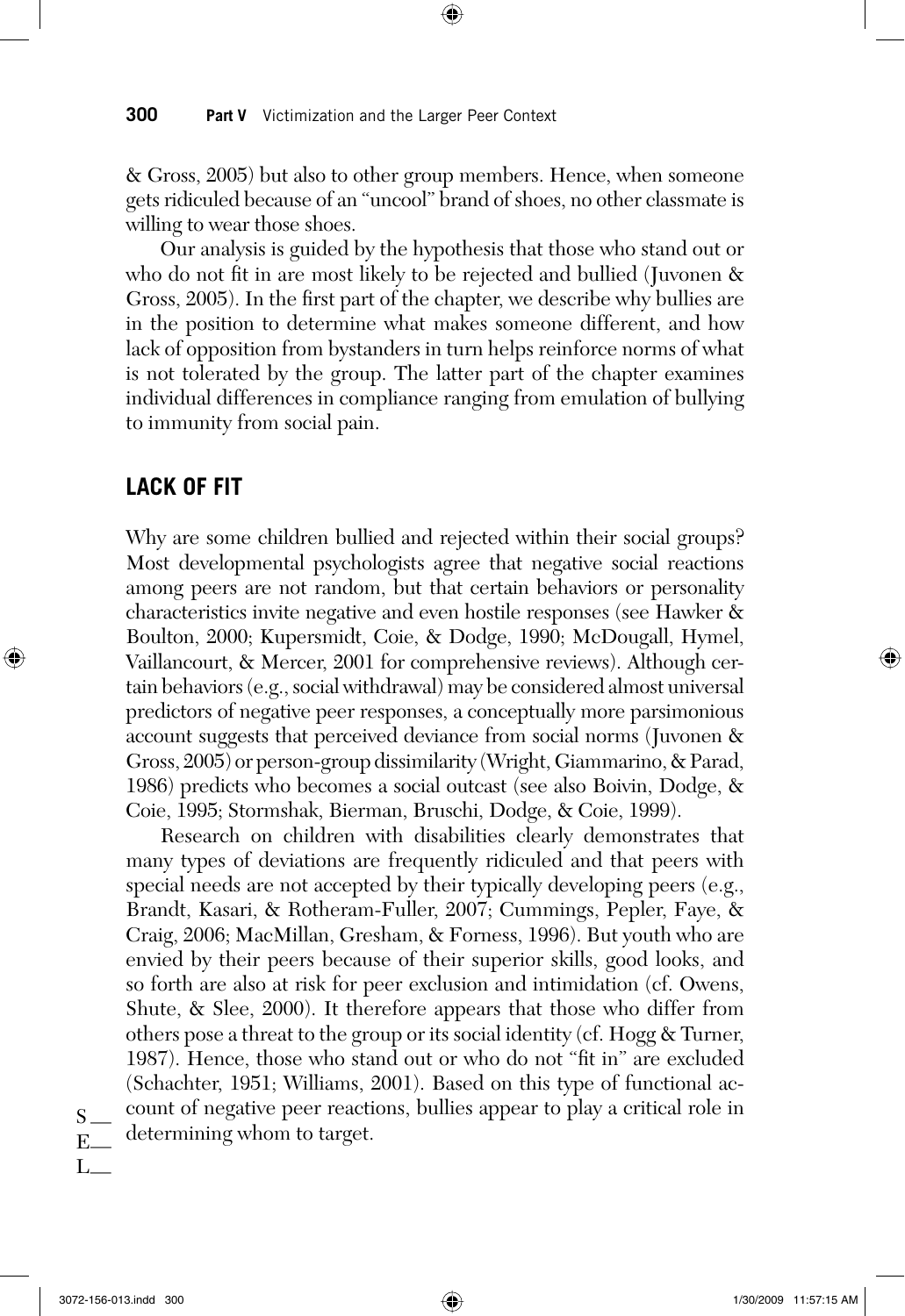## **Social Structure and Power**

To comprehend who is in the position to influence whom within a group, it is critical to understand the group's social structure (Juvonen & Galván, 2008). As in human primate troops, social hierarchies among human adolescents are established and maintained through demonstrations of power (Savin-Williams, 1977). One effective way to show one's might involves bullying. When asked about bullying, secondary school students associate it mainly with dominance and power (Rigby & Slee, 1993). Moreover, several studies document that bullies are popular or "cool" (Gest, Graham-Bermann, & Hartup, 2001; Juvonen, Graham, & Schuster, 2003; La Fontana & Cillessen, 1998; Parkhurst & Hopmeyer, 1998). Thus, bullies possess power to affect others because of their high social status.

↔

 Dominant individuals have social capital not only to maintain the social order (Sapolsky, 2005) but also power to influence the behaviors of other group members (Prinstein & Cillensen, 2003; Prinstein, Meade, & Cohen, 2003). Cohen and Prinstein (2006) demonstrated this influence manipulating social status in an Internet experiment. Eleventh-grade boys supposedly interacted with peers from their grade in a chat room. The adolescent males were most likely to emulate risky behavioral responses of high- rather than low-status peers in challenging social situations involving vandalism, teasing, smoking marijuana, and so forth. Thus, while dominant peers may engage in bullying to boost or maintain their power (Hawley, 1999), others are likely to go along, possibly even join in and emulate the hostile behavior rather than challenge it.

 To examine whether youth indeed emulate the behaviors of bullies, Juvonen and Ho (2008) examined changes in antisocial behaviors across middle school grades. Consistent with the social mimicry hypothesis (Moffitt, 1993), those who regarded bullies as "cool" during the fall of 6th grade were more likely than others to display increased levels of antisocial behavior during the 2nd year in middle school. By emulating the behaviors of dominant individuals and possibly also distancing themselves from low status peers (Cohen & Prinstein, 2006; Juvonen & Cadigan, 2002; Kinney, 1993), group members increase their own social standing by appearing more like those in power (Moffitt, 1993). When high status is associated with bullying, emulation of hostile behavior is also self-protective: youth lower their risk of becoming the next victim when they act more like the bully and unlike the victim.

—S

⇔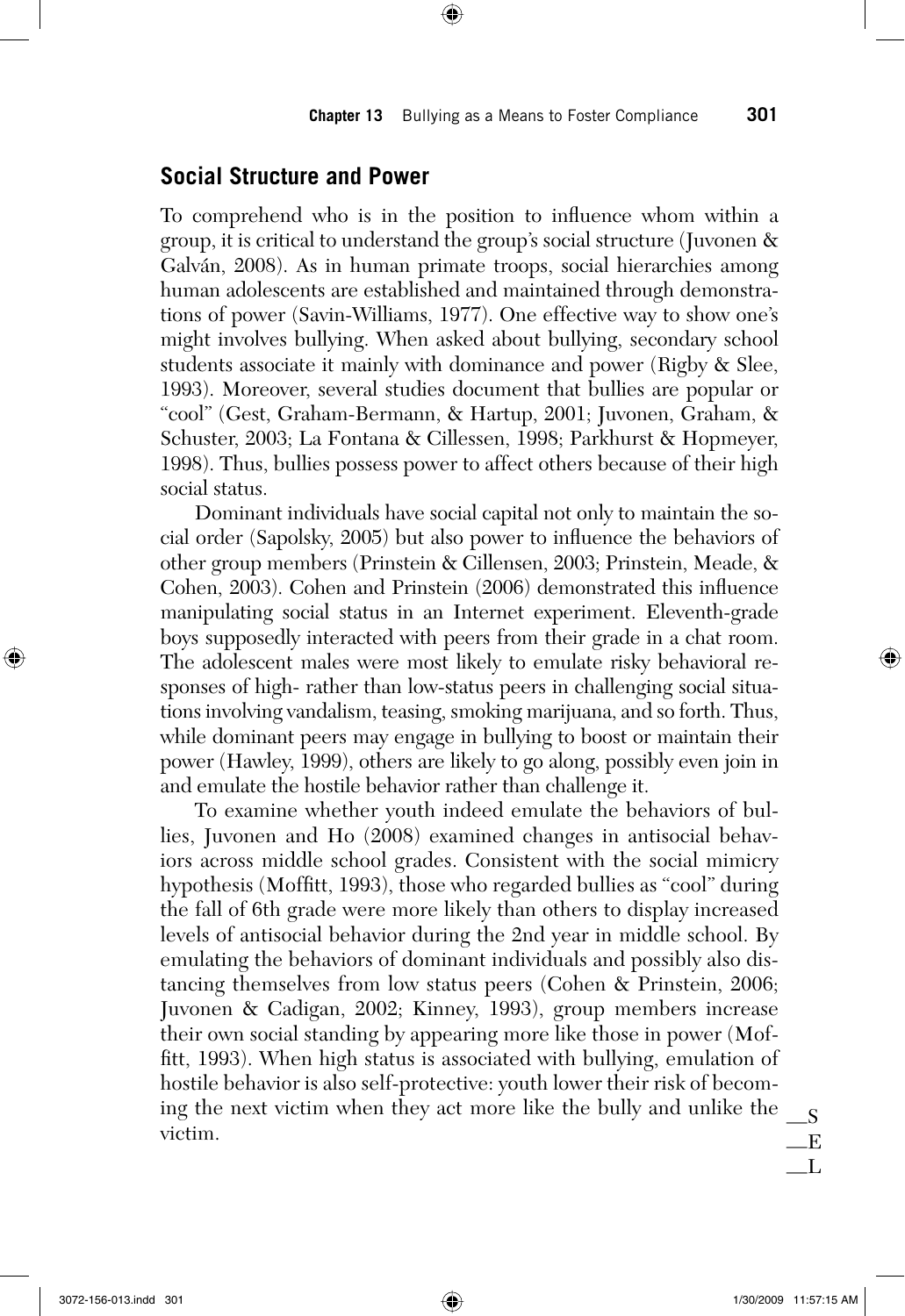In sum, the social structure of the group in part explains why bullies have power over others: The behaviors of dominant aggressors not only help maintain their social status, but they also are emulated by some group members. Moreover, bullies also affect group norms. We contend that the characteristics (e.g., behaviors, looks) that are targeted by bullies promote perceptions of group norms that create compliance pressures.

⊕

# **Bullying Targets Norm Violations**

 Focusing on deviations or violations of social norms is an effective and informative way to define social norms (Baumeister, Zhang, & Vohs, 2004; Eder & Enke, 1991). When a bully calls a classmate a "fag," the ridiculing communicates to the rest of the group that homosexuality is not tolerated or that "members of our group are heterosexual." Thus, bullying, much like teasing (e.g., Eder, 1991, 1995) and gossip (Baumeister et al., 2004), helps foster social norms that increase within-group conformity.

 Teasing can be conceptually distinguished from ridicule and other forms of bullying in terms of its friendly intent, but empirically the distinction is made based on the response of the target (Eder, 1995). If a sly comment such as, "Nice shoes!" is met with a smile, the friendly intent presumably is understood by the recipient. But if the target reacts with embarrassment or discomfort, the comment is construed as an insult. Given that the boundary between teasing and ridicule is somewhat elusive and often difficult to judge, research on teasing is highly relevant to explaining group dynamics involved in bullying.

 Although joking comments about someone's shoes are not necessarily meant to hurt the target's feelings, the comments nevertheless reinforce the group's concern about the markers of its identity (" *We* don't wear shoes like that!"). The content of the comment provides insights into the group identity that separates one group from another (cf. Terry & Hogg, 1996). Teasing therefore provides an indirect way to enforce social norms among group members by allowing marking of violations of norms without directly accusing someone (Eder & Enke, 1991). The same dynamics apply to bullying, except that the threat of exclusion is explicit.

S— meister et al. (2004) demonstrated that adults who spread rumors gain E— in social status because engaging in this activity conveys that the gossiper  $L_{-}$  Gossip also entails communication about social norms (Baumeister et al., 2004), and participation in the spreading of such information strengthens group members' sense of belonging within a group. Bau-

⊕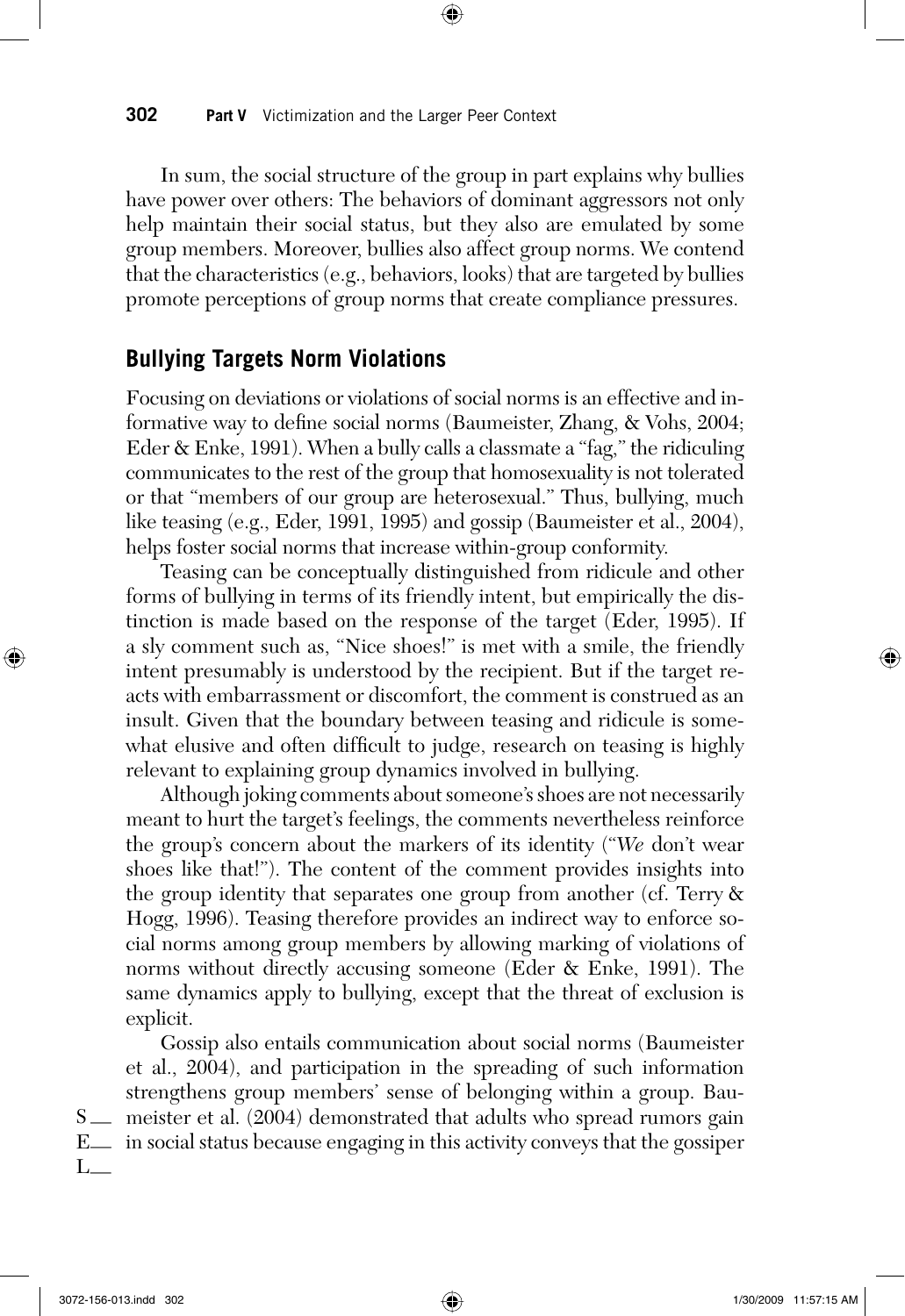is knowledgeable about rules that govern the collective. Similar findings have been documented regarding bullying (Villarreal, Bellmore, & Ho, 2008). The social standing of bullies varies depending on the strength of their reputation. Popularity decreased for students who did not maintain their bully reputations, whereas those who develop such a reputation by the end of the school year gain in popularity. Hence, bullying, much like participation in gossip, can strengthen and elevate the perpetrators' status within the group.

⊕

 In sum, tactics used to bully peers frequently entail valuable information about group norms. By targeting a specific individual within the collective, the perpetrator questions whether the target belongs to the group and thereby helps define the boundaries of group membership. This message is not only received by the targeted individual but also by onlookers. Unless bystanders object to bullying, the norms are reinforced by the rest of the group. But are bystanders concerned about bullying? What can explain their lack of involvement in incidents?

## **Lack of Bystander Opposition**

 Although most youth regard bullying as unacceptable or wrong (Boulton, Trueman, & Flemington, 2002; Rigby, 2006), observational research demonstrates that peers rarely intervene in incidents (Hawkins, Pepler, & Craig, 2001; O'Connell, Pepler, & Craig, 1999). Observations of bullying incidents in Canadian elementary schools reveal that although peers are present in over 85% of bullying situations, a peer intervenes in only about 10%–19% of the cases (Atlas & Pepler, 1998; Hawkins et al., 2001). Among Finnish 6th-grade students, the majority were classified as reinforcers or assistants to the bully as opposed to defenders (Salmivalli, Lagerspetz, Björkqvist, Kaukiainen, & Osterman, 1996). Thus, bullying rarely gets publicly challenged, even when the witnesses object to it (Salmivalli & Voeten, 2004).

(Lynch, 2003), witnessing of family abuse (e.g., Adams, 2006) and mari-  $\_\_\_\_\_\_\_\_\_$ tal discord (Cummings, Kouros, & Papp, 2007), there is little research  $\_\mathsf{E}$  There are a few possible reasons why onlookers do not intervene with incidents and challenge bullying even when they disapprove. First, witnesses may simply want to protect themselves. If they challenge the bully, they are risking their own safety and reputation (Juvonen & Galván, 2008). Such concerns should manifest themselves in heightened level of fear or anxiety (Baumeister & Tice, 1990). Although these effects are well documented in the context of exposure to community violence

 $\Box$ L

⇔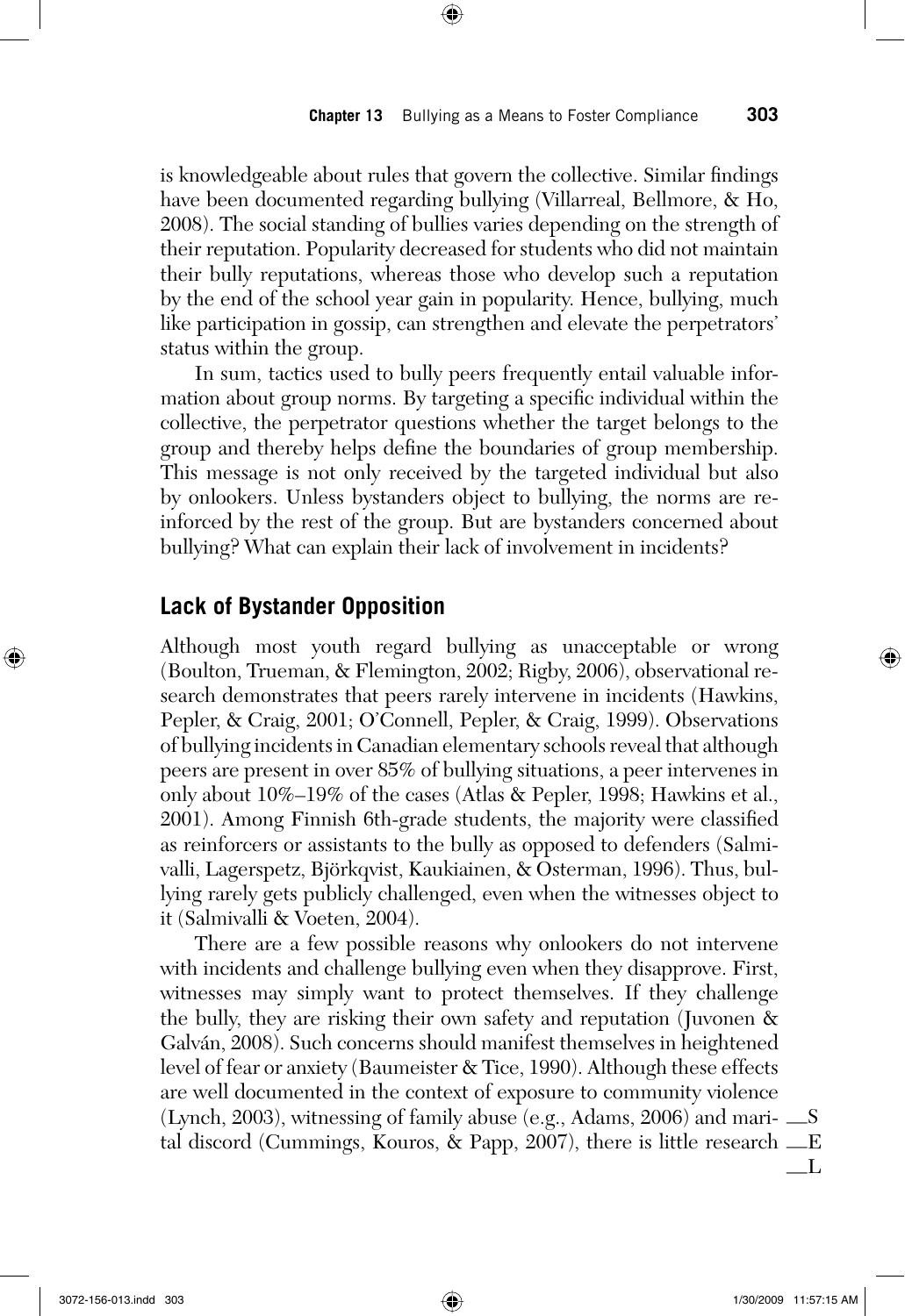on this topic regarding bullying. We are aware of only one study documenting the association between observed real-life incidents of bullying and distress. Nishina and Juvonen (2005) demonstrated that on days when sixth grade students reported witnessing a bullying incident, they also reported heightened levels of worry, fear, and nervousness.

⊕

 Witnessing bullying incidents is anxiety-proving in part because youth realize that they can become the next victim. This is not only a reason why bystanders do not intervene but also a reason why anxiety may increase level of compliance. Janes and Olson (2000) documented the effects of such *jeer pressure* (i.e., the potential threat that ridicule imposes on bystanders), showing that individuals who witnessed someone acting in a particular manner were inhibited from displaying similar behaviors themselves. Thus, anxiety likely mediates the association between witnessed incidents and increased compliance. Members of the group come to understand that by looking or acting like the one who is bullied, they run the risk of becoming the next target and outcast.

 Anxiety and concerns over one's status and reputation shape behavior even when the "accusation" or label is false. Eder (1995) demonstrated that norms about sexuality are often endorsed through name calling and ridicule. Labels, such as "fags" and "sluts," mark what is beyond the limits of acceptable male and female sexuality. The concern for getting labeled as a homosexual or a sexually promiscuous individual therefore restricted displays of affection between same-sex youth (especially boys). Similarly, concern for being labeled sexually promiscuous can restrict girls' choice of clothing (especially of those who mature earlier than others). Thus, bullying sets an example of what not to do or wear.

# **Reinforcement of (False) Norms**

S— consistent with, the private opinions and attitudes of its group mem-E— bers. Labeled as *pluralistic ignorance,* false perceptions of group norms Although analyses of the emotional effects on bystanders can help us comprehend compliance from the perspective of the individual, the collective bystander "effects" have additional ramifications, namely, that lack of objections to bullying maintain and reinforce false perceptions of acceptable conduct. In other words, while the effects of witnessing someone else getting bullied restrict public behavior, lack of opposition also gives an impression that bystanders accept the perpetrator's conduct (Juvonen & Galván, 2008). As such, the lack of bystander opposition reinforces group norms that may not be representative of, or necessarily

 $L_{-}$ 

⊕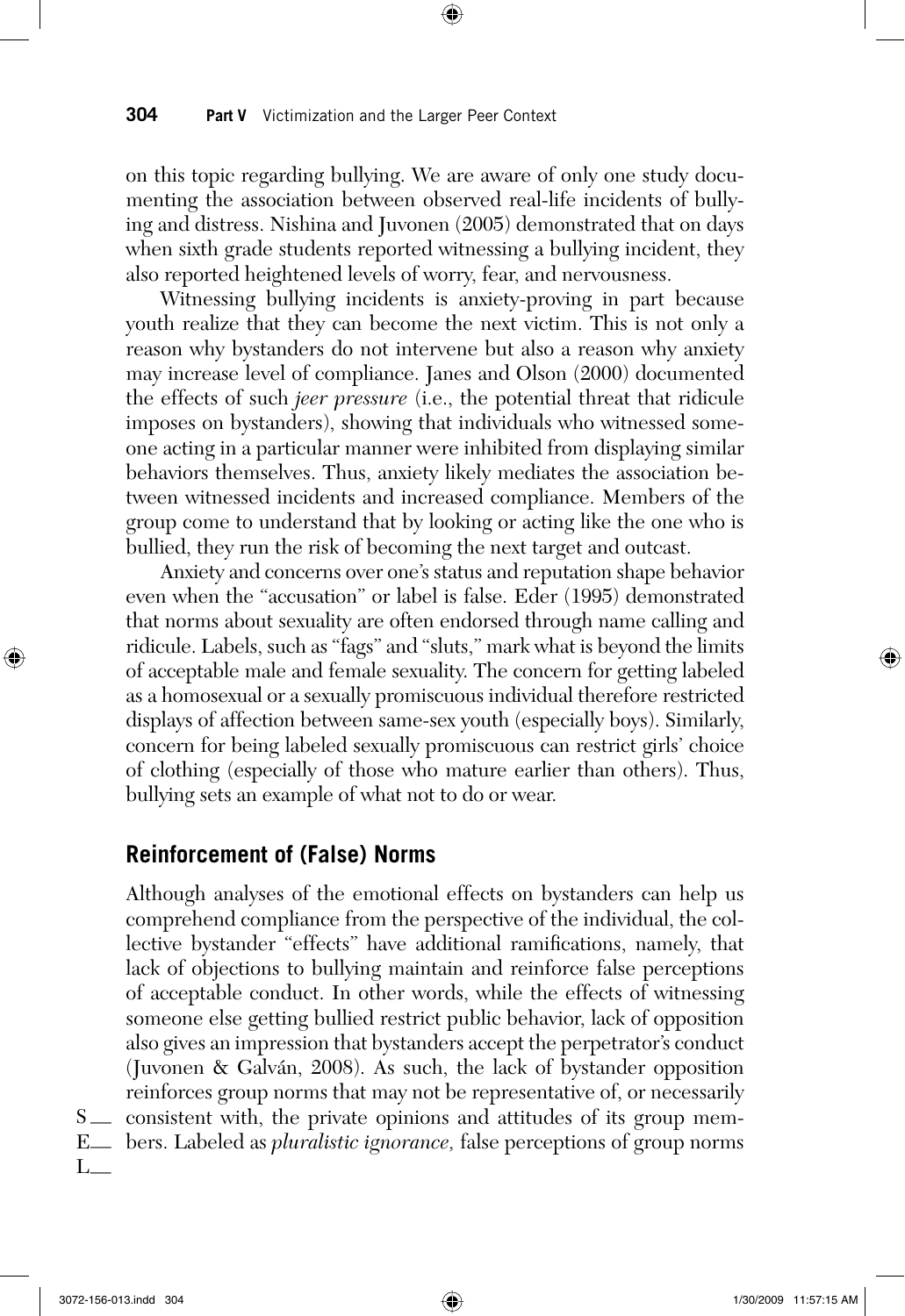therefore arise: "Pretence becomes reality" (Miller & Prentice, 1994, p. 542). Based on research on juvenile delinquents, Miller and Prentice (1994) concluded that the false norms "led to a level of antisocial behavior that no individual member fully embraced."

⊕

 The best empirical evidence for pluralistic ignorance comes from research on college drinking. College students not only overestimate the level of drinking among their peers (e.g., Baer, Stacy, & Larimer, 1991) but also rate themselves as less comfortable with drinking on campus than the average student and other friends (Prentice & Miller, 1993). When none of their peers publicly question drinking behavior, students behave in ways that strengthen their social identity and sense of belonging to the group. Thus, misperceptions of the norm guide the behavior of youth who wish to be part of a group, even when they do not privately accept the behavior.

 Although lack of opposition can give an impression that behavior is accepted, subtle nonverbal responses further enforce misperceived norms (Miller & Prentice, 1994). In the case of bullying, when a student is targeted the witnesses might smile or even nervously laugh at the incident. These positive reactions on the part of the observers of bullying further perpetuate misperceived norms of approval of the behavior. Similarly, if the target wants to hide or feign embarrassment, the mere lack of a visible negative response may prevent observers from intervening (cf. Salmivalli & Voeten, 2004). Therefore, ridicule may look like friendly teasing when the target does not want to exhibit hurt feelings. Bystanders are even less likely to intervene in such situations. Therefore, a false sense of acceptability of intimidation is fostered by the apparent acceptance of the behavior by the observers and in some cases also by the victim.

 In sum, social norms conveyed through bullying may be perpetuated by false assumptions. When peers witnessing bullying and victims themselves fail to communicate their disapproval of the treatment of the bully, the intimidating behaviors maintain group norms that are partly arbitrary and most likely also inaccurate. But not all group members are equally affected by the threats and the norms set by the dominant bullies and supported by others. We next turn to the topic of individual differences in compliance to group norms.

## **INDIVIDUAL DIFFERENCES IN COMPLIANCE**

The conformity regulating function of bullying does not mean that all  $\_\_\_\mathcal{S}$ group members are equally affected by the threat of becoming the next  $\_\mathrm{E}$ 

⊕

 $\_$   $\_$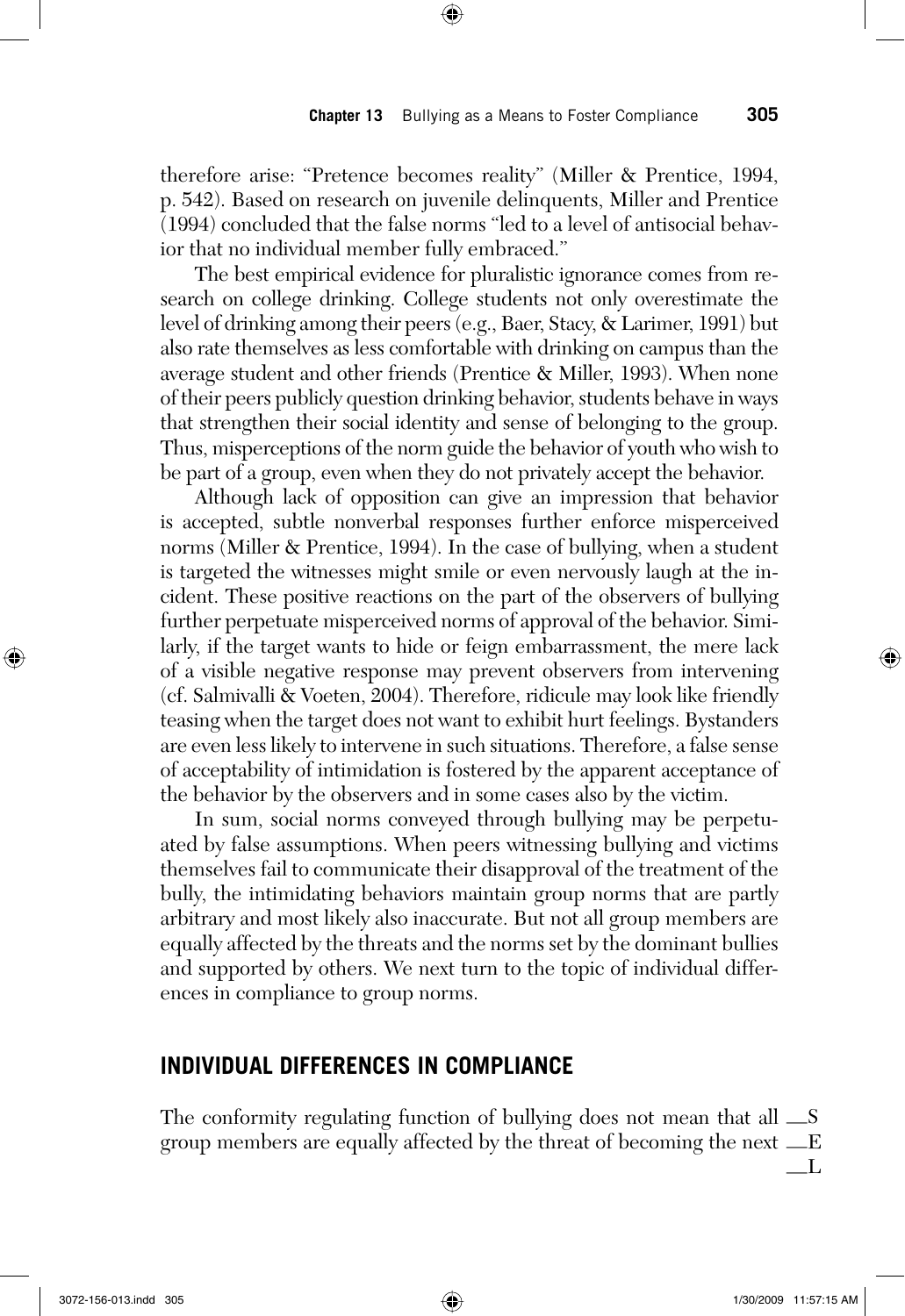target. Rather, there are substantial differences in the degree to which youth comply with perceived norms. We have identified three groups as having distinct reactions to bullying. We start with the most vulnerable group inasmuch as they may modify their behavior to the degree that compromises their subsequent adjustment. This group is not only motivated to comply with perceived norms but also to emulate the behavior of their more dominant peers. Another group includes individuals who simply go along with bullying but who do not emulate bullying. This second group is motivated by protection of their social status, and their socially adaptive behavior may be an indicator of their social skills. Finally, a third group includes youth who seem immune to negative peer sentiments and group norms; they do not change their behavior to emulate others nor are they particularly hurt by rejection.

⊕

## **The Most Vulnerable**

 As discussed earlier, passive permission of bullying (e.g., not intervening) may reveal less about the endorsement of group norms and more about the need to protect oneself. In other words, those least likely to challenge the conduct of more dominant others may be particularly sensitive to negative peer reactions (Romero-Canyas & Downey, 2005). Moreover, these individuals might not only comply with norms set by dominant individuals, but also engage in the very behaviors they associate with power (cf. Juvonen & Ho, 2008). Thus, uncertainty and concern about peer evaluations increase compliance and emulation of behaviors associated with dominance (Cohen & Prinstein, 2006).

 Allen, Porter, and McFarland (2006) suggest that susceptibility to negative peer influence reflects lack of autonomy or ability to defend one's point of view. They found that those who changed their opinions to match their friends' not only were engaging in a range of risky behaviors (externalizing behaviors, substance use), but they also subsequently experienced more instability in close friendships, decreased popularity, and higher levels of depression. These findings suggest that high level of compliance is associated with imbalanced friendships that do not last, as well as with emotional vulnerability.

S— associated with elevated levels of antisocial conduct two years later. No  $E_{-}$  $L_{-}$  Extending the idea of imbalanced dyadic peer interactions, Juvonen and Ho (2008) showed that unreciprocated desire to affiliate with peers who engage in bullying in the fall of the first year in middle school is support was obtained for the mutual attraction hypothesis, suggesting

⊕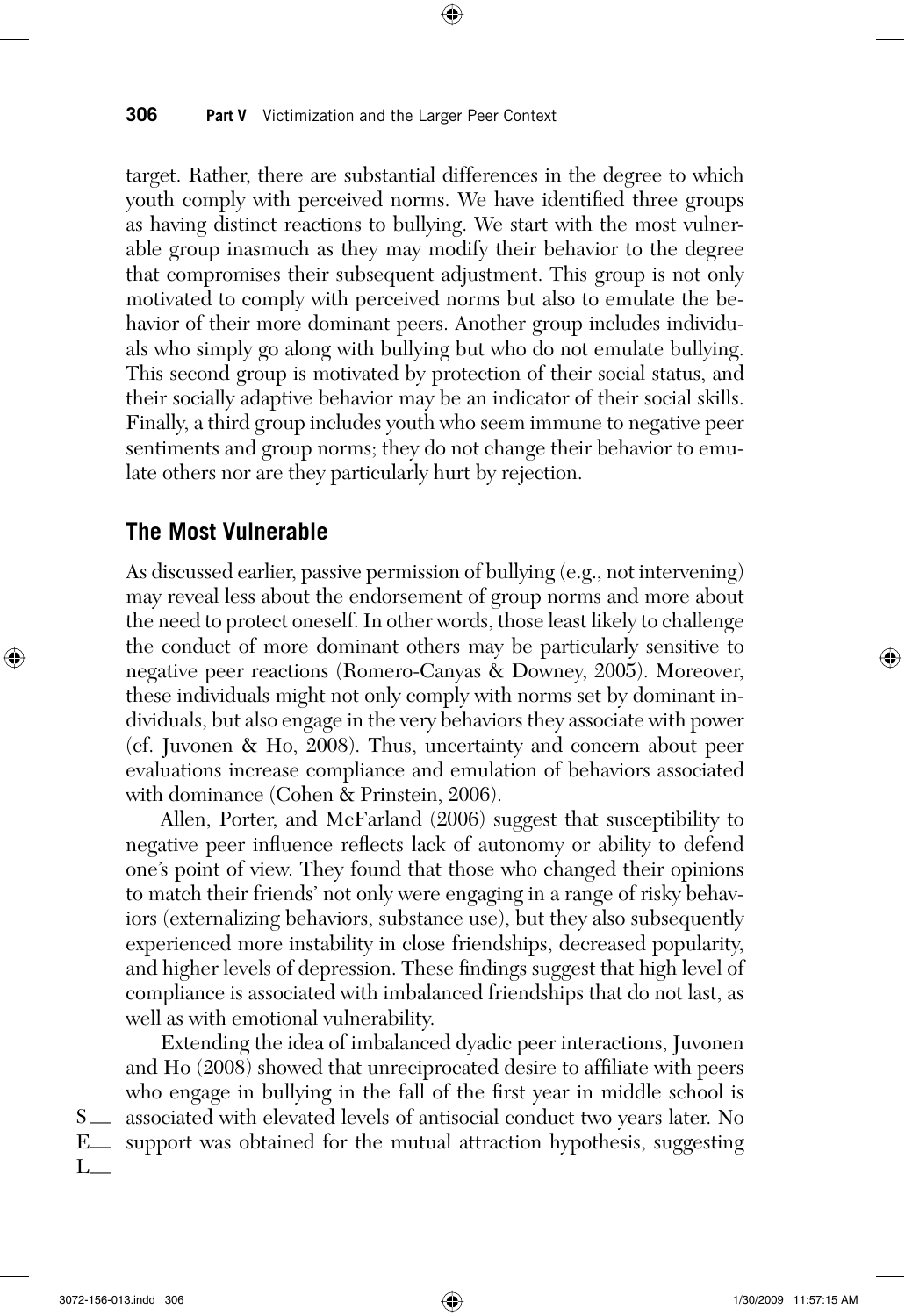that reciprocal friendships between peers who engage in bullying during the first year in middle school do not increase antisocial behavior over time. Thus, unmet social desires or needs are powerful motivators to change behavior.

⊕

 In a recent study (Galván & Juvonen, 2008), we relied on a new measure that directly assesses the need to "fit in" with a group. The measure assesses the degree to which youth are willing to modify their behaviors or opinions to be consistent with those of their peers in order to protect or boost their social standing (e.g., to belong to a "cool crowd"). Both perceived behavioral norms and the need to fit in had largely independent effects on both antisocial as well as altruistic conduct (i.e., standing up to the bully or resolving conflicts). However, conformity to antisocial norms was stronger among boys with high, compared to low, need to fit in. These findings provide direct evidence supporting the notion that unmet social needs are related to peer-directed behaviors and, in the case of male students, also to their level of compliance.

 But youth may also engage in the behavior of the dominant peers not out of fear but simply to improve their inclusion to the group (Williams, 2007). In one experimental study with college students, participants who had previously been either rejected or included were asked to generate ideas with the group of peers who had just rejected or included them. The participants worked on the task either coactively, in a manner that their individual efforts could be easily assessed, or collectively in a way that their efforts were unidentifiable (Williams & Sommer, 1997). Consistent with social loafing effects, individuals who were previously accepted worked less hard collectively than coactively (Karau & Willams, 1993). Conversely, rejected female students worked harder in the collective relative to the coactive condition, supposedly to gain the group's approval.

cial needs can be satisfied, these youth are at risk for long-term adjust-  $\_\_\_\text{S}$  Taken together, the evidence suggests that those who feel uncertain about their peer relationships (i.e., those who do not defend their opinions but give in, those whose social needs of friendships or inclusion are not met) are most likely to comply with perceived norms. But also the mere desire to belong to a particular group may be sufficient to comply with what is considered normative within their group. Youth unsatisfied with their relationships or social ranking, those who possess low status, or individuals with a history of bullying and rejection experiences might be most vulnerable to negative "peer pressure." Unless their unmet soment problems (Allen & Antonishak, 2008; Juvonen & Gross, 2005).

—E  $\Box$ L

⊕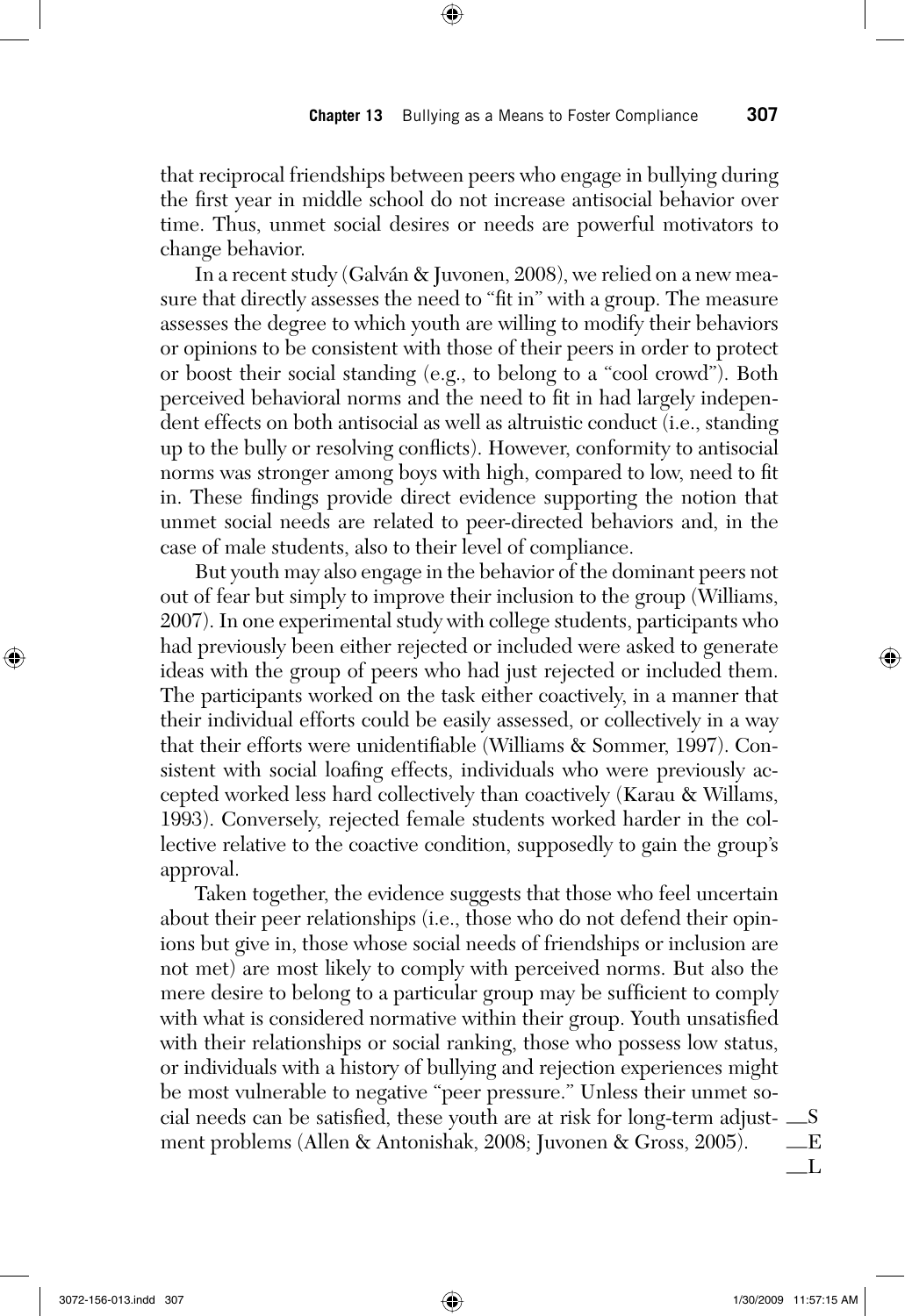## **Strategic Self-Presentation and Compliance**

 But what about others whose social needs may be met, yet they seem to comply with the group norms and not challenge bullying? By not objecting to or intervening with the behavior of the high-status bully, youth do not risk their status by objecting to bullying, but they are also unlikely to join in to bully anyone.

⊕

 Socially adjusted youth, who know how to adjust their behavior in ways that help them get along with others, are likely to resort to strategic self-presentation tactics to fit in (Baumeister, 1982; Leary  $\&$  Kowalski, 1990). These youth are able to modify their behavior as needed (i.e., depending on whom they desire to impress or get along with), and therefore the way they behave with dominant others is not necessarily consistent with their private beliefs. They understand how impression management works. Although 6th-grade middle school students disapprove the ridiculing of loners, they recognize that they must go along and portray themselves as tough to protect themselves (Juvonen & Cadigan, 2002). Thus, behaviors are affected by dominant bullies, but as long as youth are cognizant of their motives, impression management tactics have no longlasting negative effects.

 One reason teens seem to put up with bullying and comply is that they may not possess the confidence or skills to stand up for others in a manner that is socially acceptable (Pöyhönen, Juvonen, & Salmivalli, 2008). Lack of low-risk strategies to intervene with incidents involving peers may account for the apparent contradiction between private disapproval of bullying and public behavior that seems to reinforce intimidating conduct.

Taken together, there is a fine, but critical, line between overt conformity and skillful compliance. While some youth comply with norms set by a dominant group member because of their understanding of negative social consequences of noncompliance, there are others who do not learn their lesson because they seem immune to negative peer reactions.

## **Immunity From Social Pain**

S— ing themselves. In spite of their high social standing, bullies are often  $E_{--}$  $L_{-}$  Why do some children appear *not* to be hurt by the threat of exclusion? To understand this issue, we turn to those youth who engage in bullyalso rejected by their peers (Asher & Coie, 1990). That is, although they

⊕

⇔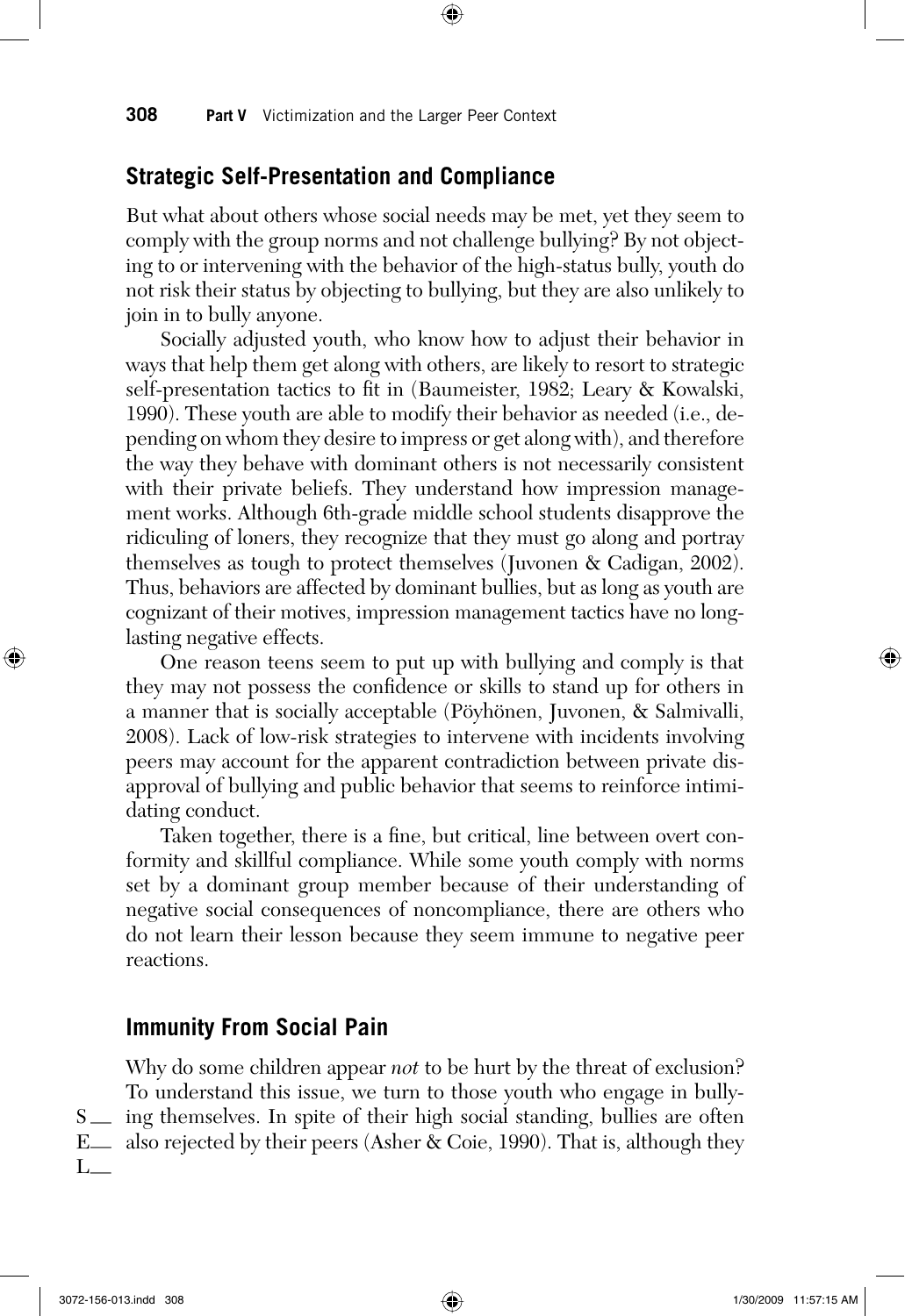may not publicly get challenged, rarely do peers wish to spend time with those who intimidate others. Yet, bullies who are rejected by their peers do not report social pain following rejection (e.g., Parkhurst & Asher, 1992; Renshaw & Brown, 1993). This finding implies that the group function of rejection might not work for bullies. Thus, not surprisingly, immunity from social pain may explain why bullying behavior is very difficult to change.

⊕

 A number of explanations have been advanced to account for the absence of direct adverse psychological effects of peer rejection on aggressive children and adolescents. One explanation that has received considerable attention is that aggressive-rejected youth display a variety of self-protective social cognitive biases when assessing their own competencies and their responsibility (or lack thereof) for problematic peer experiences (Dodge & Crick, 1990; Orobio de Castro, Veerman, Koops, Bosch, & Monshouwer, 2002; White, Rubin, & Graczyk, 2002). In a meta-analysis, Orobio de Castro and colleagues (2002) found aggressive children perceive a peer's ambiguously threatening behavior as intentionally provocative. This attributional bias helps to explain the aggressive child's lack of emotional distress, inasmuch as blame directed at others is associated with anger and hostility (Weiner, 1995) rather than with social anxiety or depression (Graham, Hudley, & Williams, 1992).

 Other types of social-cognitive biases could also account for the lack of distress following peer rejection. Schippell, Vasey, Cravens-Brown, and Bretveld (2003) identified attentional biases among adolescents classifi ed as reactively aggressive: they displayed suppressed attention to rejection, ridicule, and failure cues. Whereas vulnerable youth appear hypersensitive to negative peer evaluation, aggressive "deviates" seem *hypo* sensitive to negative peer reactions. Hence, the apparent protection enjoyed by bullies who are rejected may be in part explained by individual differences in social cognitive processing, including but not limited to attributional and attentional biases.

peer treatment than their socially withdrawn counterparts (Sandstrom  $\& \_S$ Cillessen, 2003). Thus, in addition to social-cognitive biases that protect  $\_\mathbf{E}$  In addition to these social-cognitive biases that help some youth ignore the pain associated with negative peer interactions, sentiments are not expressed as overtly toward aggressive peers as toward other rejected individuals. Peers may simply be afraid to convey their disapproval of the behaviors of the mighty in their group. Therefore, it is not surprising that aggressive-rejected boys are significantly less likely to report negative

 $\mathbf{I}$ 

↔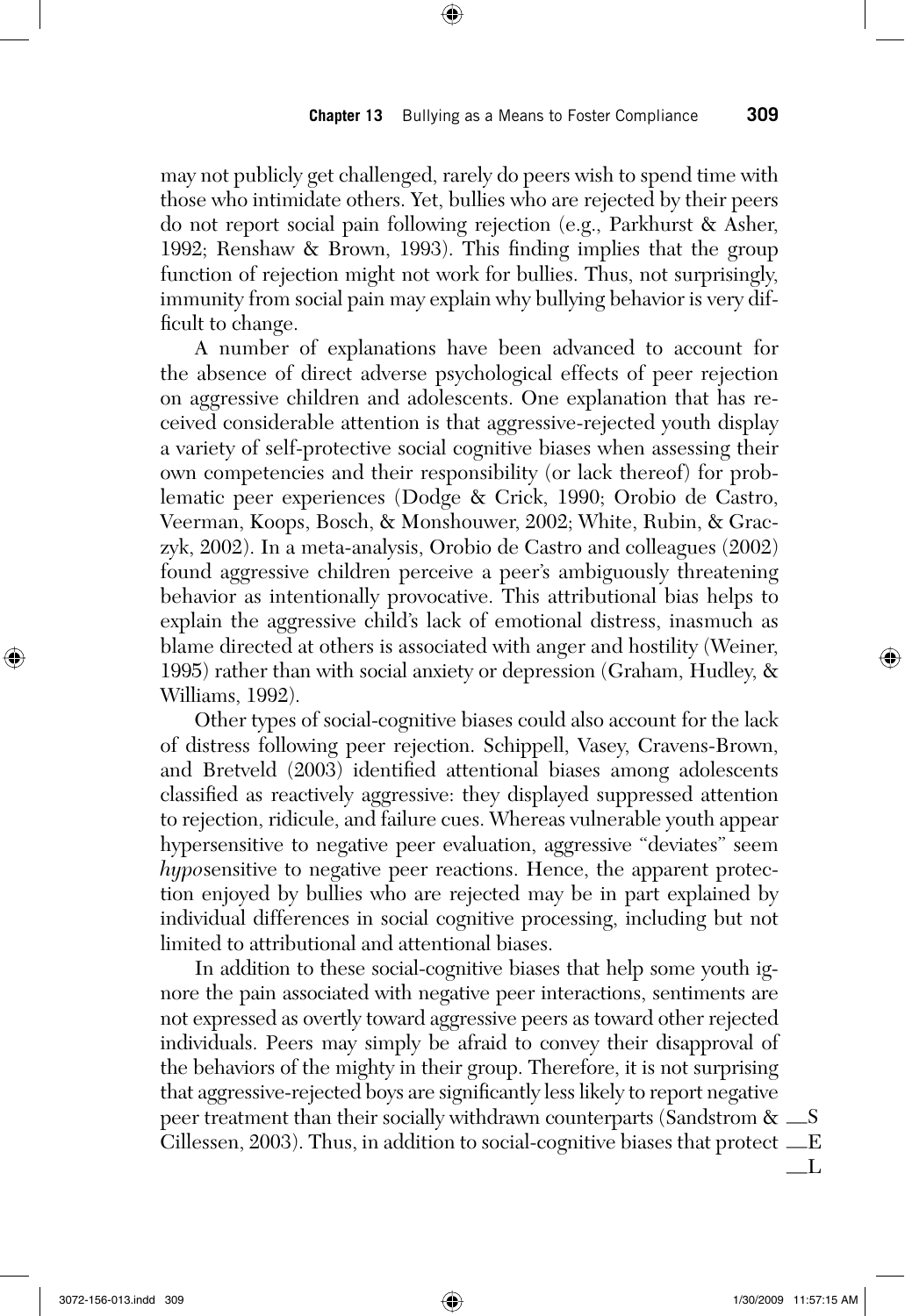aggressive youth from experiencing social pain, peer interactions experienced by these youth are kinder than those experienced by other rejected youth.

⊕

 There is additional evidence suggesting that aggressive youth are not socially isolated in spite of their rejected status, but they are connected to other deviant youth. These relationships can therefore compensate for the rejection by the larger peer group. For example, Cairns, Cairns, Neckerman, Gest, and Gariepy (1988) found that compared to nonaggressive peers, aggressive 4th- and 7th-graders were equally likely to be nominated as a best friend, to have reciprocal friendships, and to be perceived as a central member of a social cluster. However, these peer affiliations are typically formed with others aggressive youth (e.g., Bagwell, Coie, Terry, & Lochman, 2000). Moreover, affiliation among deviant peers is known to facilitate deviance training, whereby antisocial youth encourage one another's problematic behavior (Dishion, Spracklen, Andrews, & Patterson, 1996).

 If peer rejection serves to enforce group norms, then the absence of negative sentiments (or lack of awareness of such sentiments) toward bullies constitutes a breakdown of the norm enforcement process. Although lack of negative feedback from peers protects aggressive-rejected children from social distress, they have less of an impetus to modify their behavior, especially when they have similar others to affiliate with. Yet in the long run, rejected aggressive youth are likely to display serious adjustment problems (e.g., Kupersmidt & Coie, 1990; Tremblay, Masse, Vitaro, & Dobkin, 1995). Patterson, Capaldi, and Bank (1991) contend that peer rejection in childhood restricts aggressive children's options for healthy peer relationships, limiting them to associate mainly with similarly aggressive peers. It is therefore not surprising that antisocial (including aggressive) youth who affiliate with similar others are at greater risk for subsequent criminal behavior (Dishion, McCord, & Poulin, 1999). Thus, the lack of responsiveness to peer rejection in the short run can carry some serious long-term risks.

S— appear unaffected by the avoidance or dislike of their peers. And be-E— cause unlike nonaggressive deviates, they are volatile targets, group In sum, although most youth wish to avoid the company of bullies, the dominant status of bullies is not compromised. Indeed, group leaders are not necessarily prototypical but rather, in a sense, deviates who frequently engage in strategic marginalization of others (Hogg, 2005). Aggressive youth who are initially rejected by their adjusted peers might therefore ultimately exert considerable power over others because they

 $L_{-}$ 

⊕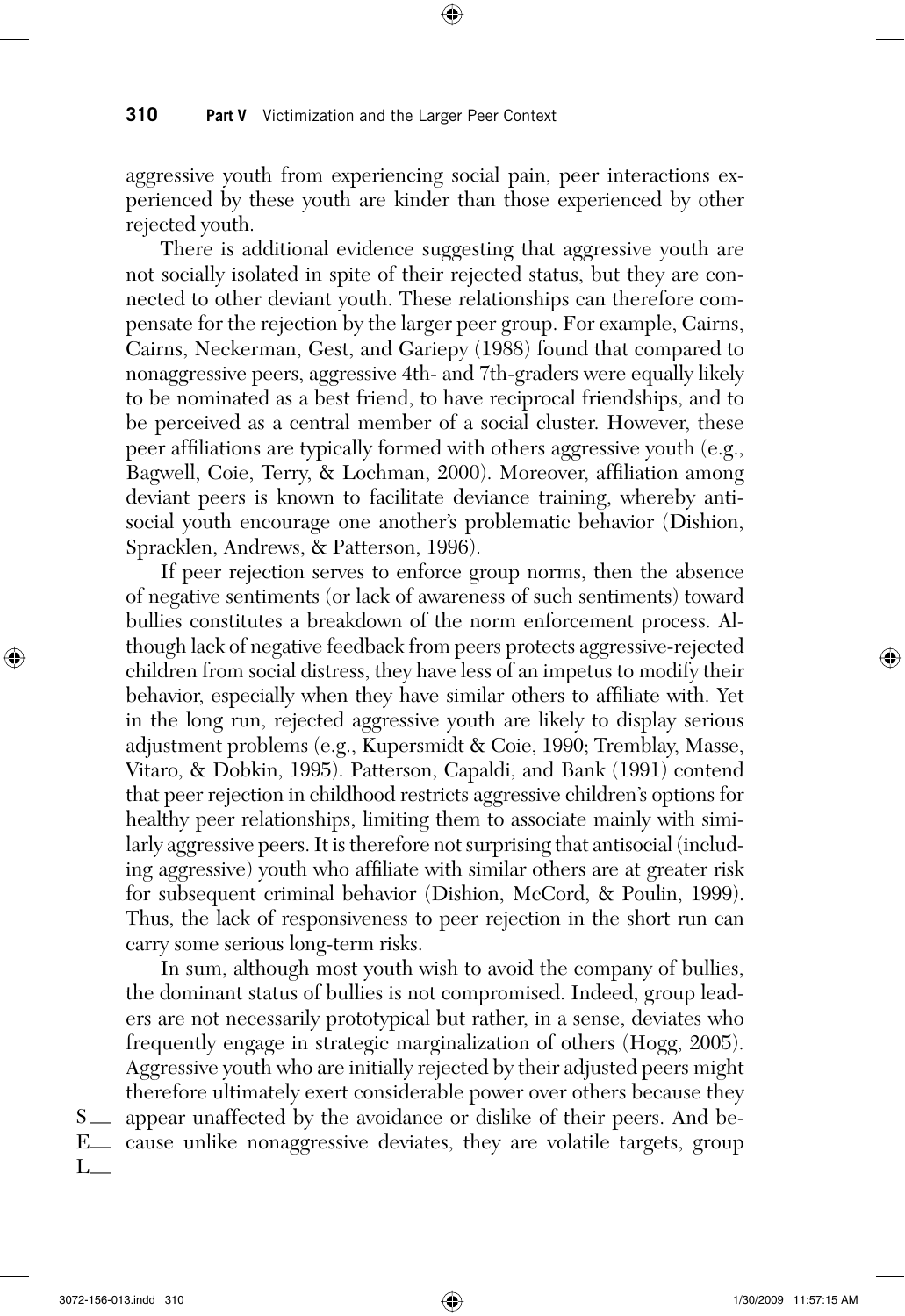members are reluctant to take on a teaching mission to modify their behavior.

⊕

# **CONCLUSIONS AND PRACTICAL APPLICATIONS**

 Research on bullying focuses mainly either on the perpetrators or victims of bullying, and relatively little is written about the social or group *function* of bullying. In this chapter, we analyzed bullying as a mechanism that highlights violations to group norms and fosters compliance. We began the chapter by describing the social misfit hypothesis, suggesting that perceived deviance from social norms or person-group dissimilarity predicts who becomes a social outcast. We then discussed how bullies show their might by targeting individuals who deviate from the group norms. Whether by intimidation or by admiration, bystanders respond to bullies' actions in ways that are likely to increase (rather than alleviate) the social pain experienced by the victim. Onlookers side with bullies in an attempt to protect themselves or at times to boost their social status. Lack of bystander opposition further marginalizes the victim of bullying and helps promote group norms that may not be representative of, or even consistent with, the private opinions and attitudes of group members.

distress and lack of initiative to modify their hostile behaviors. Regard- \_S less of the reason, immunity from social pain may explain why bullying  $\_\_E$  In the second part of the chapter, we discussed individual differences in motivations to comply with the presumed norms and the possible long-term consequences of compliance or lack thereof. The individuals most vulnerable to bullying are least likely to challenge the conduct of the bully and may be more likely to emulate the bully's behavior because they are particularly sensitive to negative peer reactions. A second group includes socially adjusted youth whose behaviors can be understood in light of their self-presentational concerns. These individuals strategically straddle the line between overt conformity and skillful compliance. The last group we discussed includes those who seem immune to social pain. Youth who engage in bullying fall into this group, inasmuch as peers' negative reactions (rejection or aggressive retaliation) do not seem to affect them. This apparent immunity may reflect their social realities in the sense that others are reluctant to display negative feelings toward bullies, and bullies also often affiliate with like others. Additionally, selfserving biases in social information processing can account for the lack of

 $\mathbf{I}$ 

↔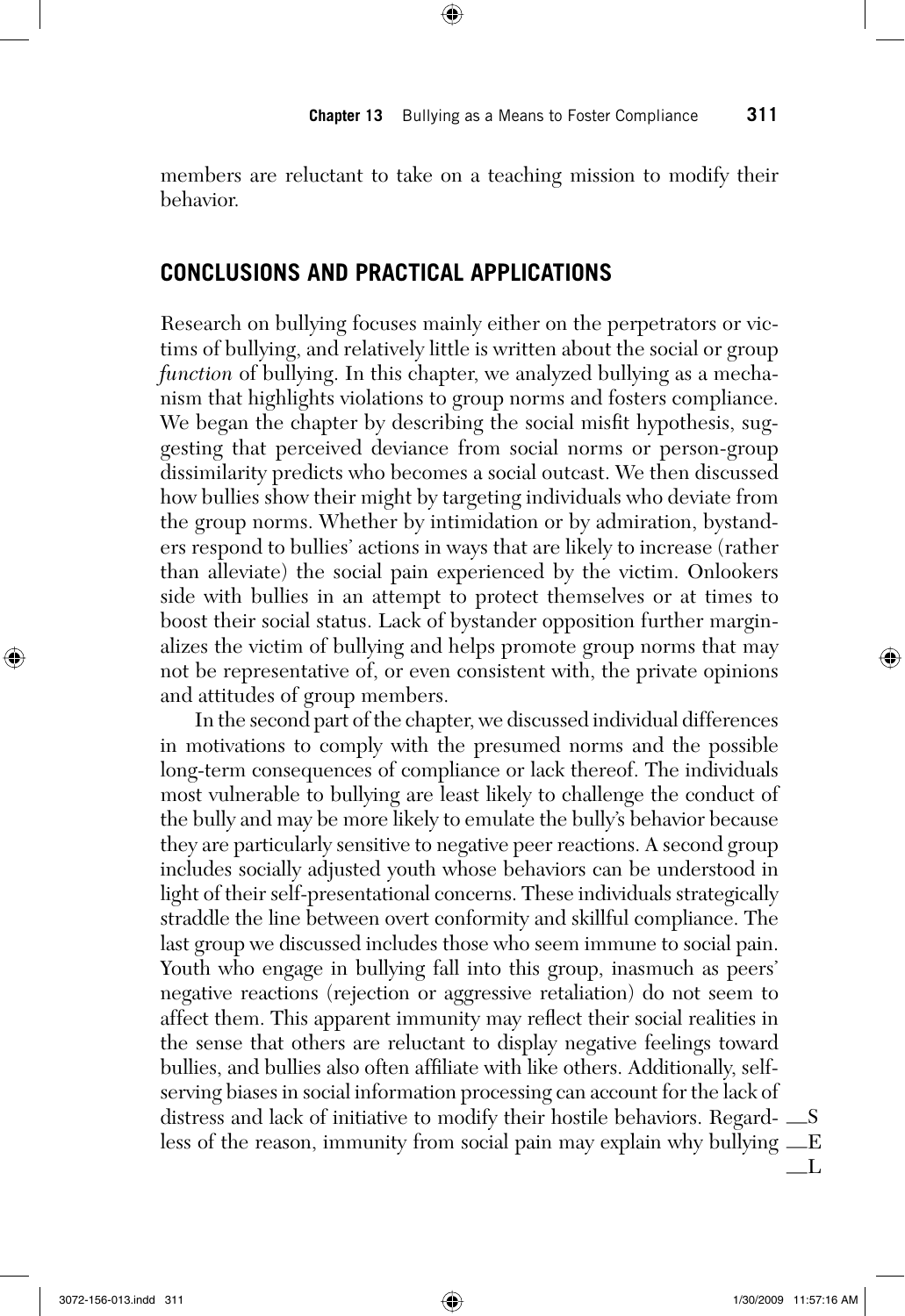behavior persists and why these behaviors are difficult to change without considering the larger social context in which bullying takes place.

⊕

# **Beyond Individual Differences**

 The principles pertaining to bullying and maintenance of peer group norms outlined in this chapter can also help account for findings on the effects of social settings on perceptions of belonging and safety. Juvonen, Nishina, and Graham (2006) found that ethnic diversity (as opposed to homogeneity) is associated with less bullying, safer school climate, and lower sense of loneliness. In contrast to homogenous contexts in which all members may feel pressure to conform to a narrow set of norms, diverse settings with multiple social groups and norms possibly provide youth with more opportunities to fit in and belong. Thus, in addition to individual differences in sensitivity to social norms, further research is needed on how different group compositions affect perceived compliance pressures.

## **Intervention Approaches**

 But are bullying and its ill effects on individuals and groups inevitable? First of all, let us be clear about two important premises underlying our analyses. We are not saying that bullies are consciously shaping group norms, but that their behaviors inadvertently have these negative effects on peers. Second, we are also not implying that hostile means is the only way for youth to become popular. Although high status can be achieved by hostile and abusive means, it does not mean that all high-ranking or popular youth are bullies. Rather, bullying may be a relatively easy way to gain status especially during the times of social reorganization (e.g., when youth start in a new school; Juvonen & Galván, 2008). There are certainly popular youth who do not engage in bullying (Villarreal et al., 2008), and not surprisingly, these are also the ones most likely to challenge the bully (Pöyhönen et al., 2008).

S— if aggressive behavior can be reduced initially, the social reward system E— (i.e., fear and respect displayed by peers toward a bully) is likely to win What are the ways then to decrease bullying and its detrimental effects? It is critical to understand that bullying is not a problem of a few troubled kids, but a collective challenge requiring change in the power dynamics that support bullying. This implies that individually focused programs aimed to change the behavior of bullies are inadequate. Even

 $L_{-}$ 

⊕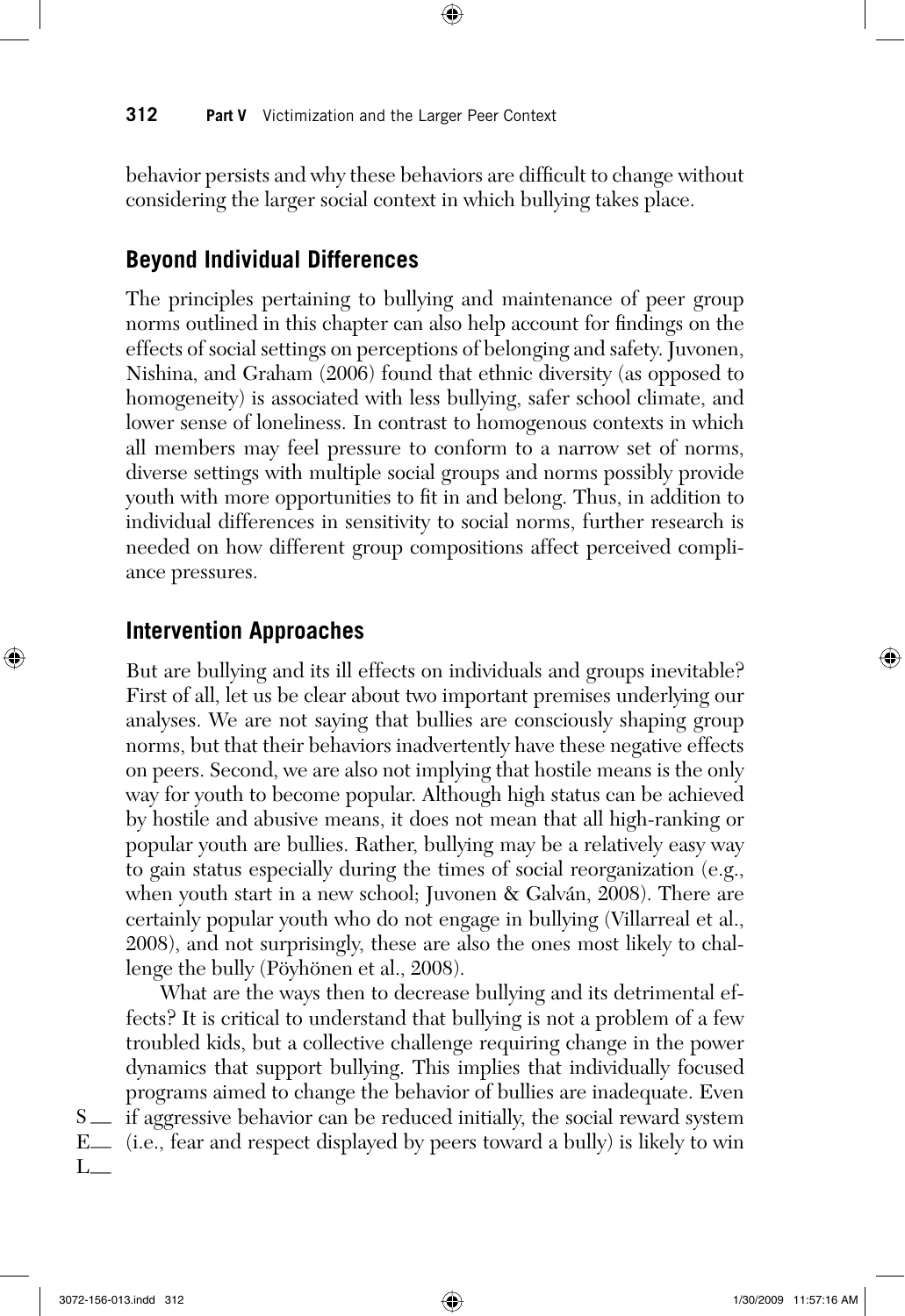over in the long run. Therefore, reductions in aggression are unlikely to be maintained over time unless collective norms that reward bullying are changed.

 School-wide antibullying interventions developed in Scandinavian countries (Olweus, 1993; Olweus & Limber, 1999; Salmivalli, Kaukiainen, & Voeten, 2005) aim to change the pro-bully culture of schools. Youth are taught how they contribute to the problem of bullying as bystanders. This can be accomplished by discussing stories about bullying (or also about discrimination, persecution, or genocide). Films that help youth take the perspective of the victim and highlight the role of bystanders are used to initiate discussion. These empathy-inducing and consciousness-raising exercises are then complemented with explicit instruction of behavioral strategies that help youth not only to defend themselves but also to stand up for others (Juvonen & Graham, 2004). Program evaluations (Olweus, 1994) show about 50% decrease in the number of students reporting being bullied or bullying others. Also, overall increase in satisfaction with school climate suggests that the social dynamics of the collective are changed. Although not assessed in program evaluations, we predict that students would also report decreased compliance pressures as bullying incidents decline.

 In sum, although there are times and situations when youth resort to primitive tactics to form social hierarchies, it does not mean that bullying and its negative effects on individuals and groups cannot be changed. The challenge is to make sure that peer networks do not function as ape troops but more as fair democratic societies where everyone can find a niche and fit in. By relying on systemic school-wide intervention efforts, the ultimate goal is that students are feeling united not by their concerns for their safety or social status, but by their ability and confidence to object to the hostile behaviors of dominant youth.

#### **REFERENCES**

- Adams, C. M. (2006). The consequences of witnessing family violence on children and implications for family counselors. *The Family Journal: Counseling and Therapy for Couples and Families, 14,* 334–341.
- Allen, J. P., & Antonishak, J. (2008). Adolescent peer influences: Beyond the dark side. In M. J. Prinstein & K. A. Dodge (Eds.), *Understanding peer influence in children and adolescents* (pp. 141–160). New York: Guilford Press.
- Allen, J. P., Porter, M. R., & McFarland, F. C. (2006). Leaders and followers in adolescent close friendships: Susceptibility to peer influence as a predictor of risky behavior, friendship instability, and depression. *Development and Psychopathology, 18,* 155–172.

—S —E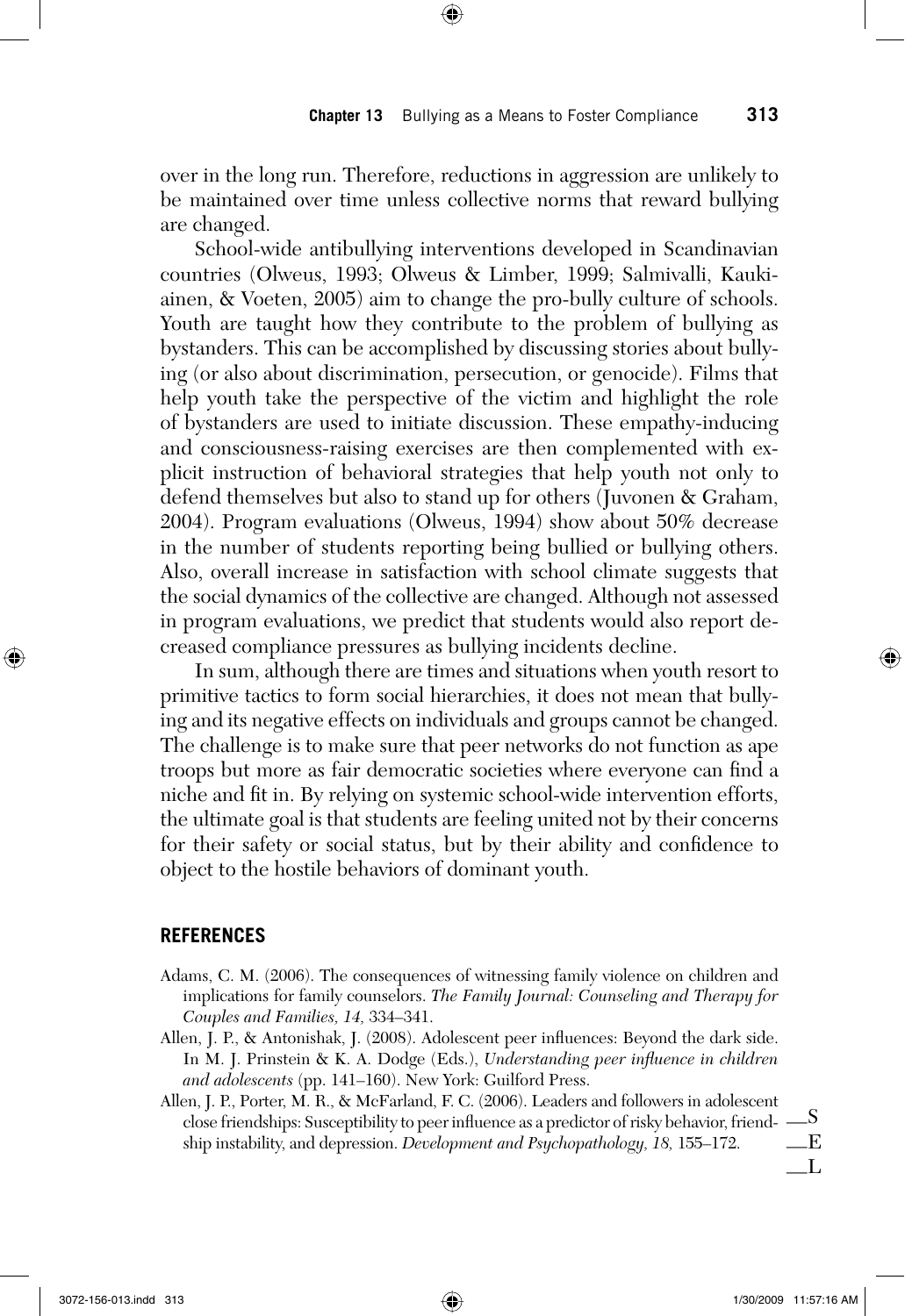- Asher, S. R., & Coie, J. D. (Eds.). (1990). *Peer rejection in childhood.* Cambridge: Cambridge University Press.
- Atlas, R. S., & Pepler, D. J. (1998). Observations of bullying in the classroom. *Journal of Educational Research, 92,* 86–99.
- Baer, J., Stacy, A., & Larimer, M. (1991). Biases in the perception of drinking norms among college students. *Journal of Studies in Alcohol, 52,* 580–586.
- Bagwell, C. L., Coie, J. D., Terry, R. A., & Lochman, J. E. (2000). Peer clique participation and social status in preadolescence. *Merrill-Palmer Quarterly, 46,* 280–305.
- Baumeister, R. F. (1982). A self-presentational view of social phenomena. *Psychological Bulletin, 91,* 3–26.
- Baumeister, R. F., & Tice, D. M. (1990). Anxiety and social exclusion. *Journal of Social and Clinical Psychology, 9,* 165–195.
- Baumeister, R. F., Zhang, L., & Vohs, K. D. (2004). Gossip as cultural learning. *Review of General Psychology, 8,* 111–121.
- Boivin, M., Dodge, K. A., & Coie, J. D. (1995). Individual-group behavioral similarity and peer status in experimental play groups of boys: The social misfit revisited. *Journal of Personality & Social Psychology, 69,* 269–279.
- Boulton, M. J., Trueman, M., & Flemington, I. (2002). Associations between secondary school pupils' definitions of bullying, attitudes towards bullying, and tendencies to engage in bullying: Age and sex differences. *Educational Studies, 28,* 353–370.
- Brandt, C., Kasari, C., & Rotheram-Fuller, E. (2007). Involvement or isolation? The social networks of children with autism in regular classrooms. *Journal of Autism and Developmental Disorders, 37,* 230–242.
- Cairns, R. B., Cairns, B. D., Neckerman, H. J., Gest, S. D., & Gariepy J. L. (1988). Social networks and aggressive behavior: Peer support or peer rejection? *Developmental Psychology, 24,* 815–823.
- Cohen, G. L., & Prinstein, M. J. (2006). Peer contagion of aggression and health-risk behavior among adolescent males: An experimental investigation of effects on public conduct and private attitudes. *Child Development, 77,* 967–983.
- Cummings, M. E., Kouros, C. D., & Papp, L. M. (2007). Marital aggression and children's responses to everyday interparental conflict. *European Psychologist*, 12, 17–28.
- Cummings, J. P., Pepler, D. J., Faye, M., & Craig, W. M. (2006). Bullying and victimization among students with exceptionalities. *Exceptionality Education Canada, 16,* 193–222.
- Dishion, T. J., McCord, J., & Poulin, F. (1999). When interventions harm: Peer groups and problem behavior. *American Psychologist, 54,* 755–764.
- Dishion, T. J., Spracklen, K. M., Andrews, D. W., & Patterson, G. R. (1996). Deviancy training in male adolescent friendships. *Behavior Therapy, 27,* 373–390.
- Dodge, K. A., & Crick, N. R. (1990). Social information-processing bases of aggressive behavior in children. *Personality & Social Psychology Bulletin. Special Issue: Illustrating the value of basic research, 16,* 8–22.
- Eder, D. (1991). The role of teasing in adolescent peer culture. *Sociological Studies of Child Development, 4,* 181–197.
- Eder, D. (1995). *School talk: Gender and adolescent school culture.* Mahwah, NJ: Erlbaum.
- Eder, D., & Enke, J. L. (1991). The structure of gossip: Opportunities and constraints
- on collective expression among adolescents. *American Sociological Review, 56,* 494–508.

 $E_{-}$  $L_{-}$ 

S—

↔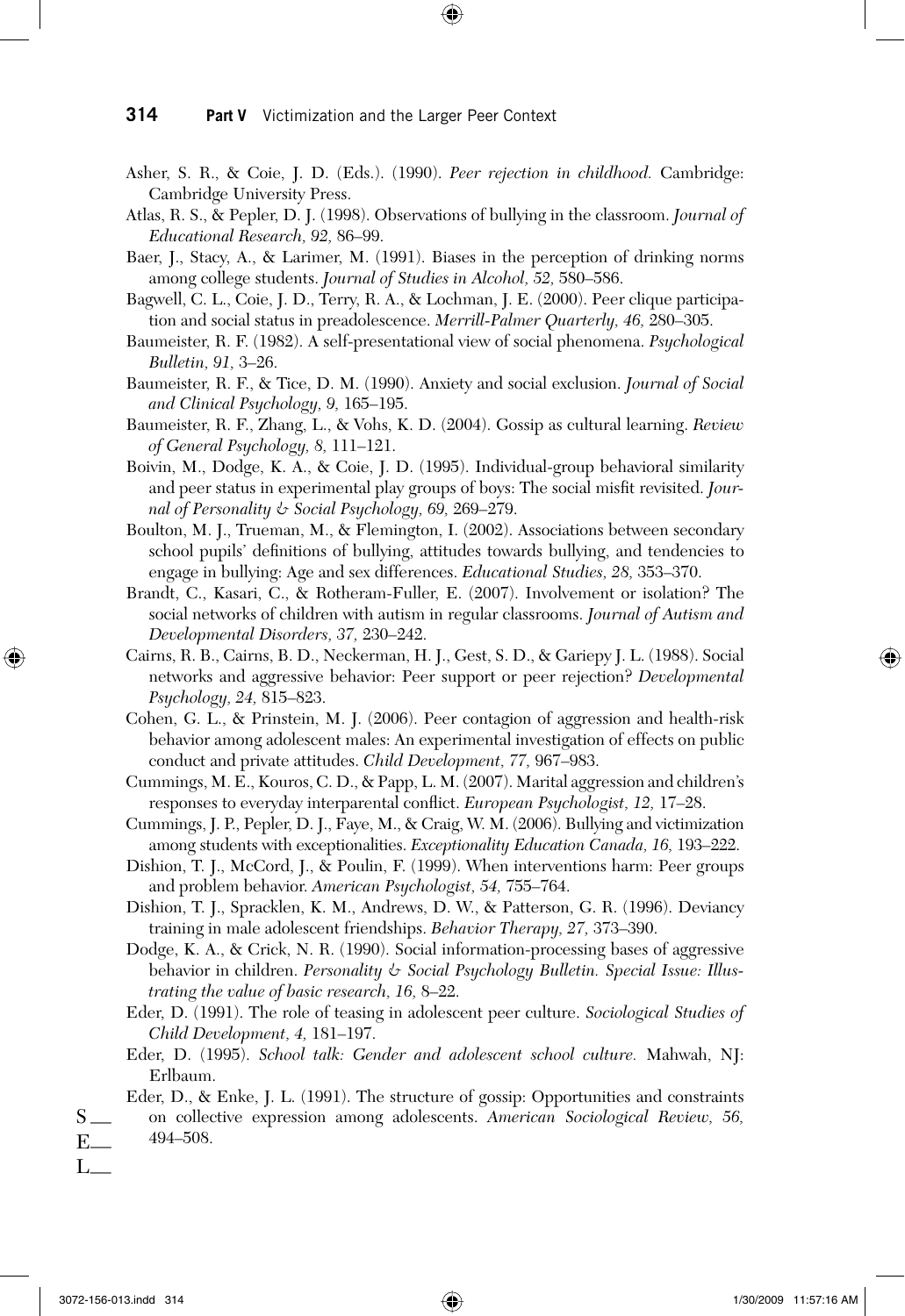- Galván, A., & Juvonen, J. (2008). *Need to fi t in and conformity to antisocial and altruistic peer group norms.* Manuscript submitted for publication.
- Gest, S. D., Graham-Bermann, S. A., & Hartup, W. W. (2001). Peer experience: Common and unique features of friendships, network centrality, and sociometric status. *Social Development, 10,* 23–40.
- Graham, S., Hudley, C., & Williams, E. (1992). Attributional and emotional determinants of aggression among African American and Latino early adolescents. *Developmental Psychology, 28,* 731–740.
- Hawker, D. S. J., & Boulton, M. J. (2000). Twenty years' research on peer victimization and psychosocial maladjustment: A meta-analytic review of cross-sectional studies. *Journal of Child Psychology and Psychiatry and Allied Disciplines, 41,* 441–455.
- Hawkins, D. L., Pepler, D. J., & Craig, W. M. (2001). Naturalistic observations of peer interventions in bullying. *Social Development, 10,* 512–527.
- Hawley, P. (1999). The ontogenesis of social dominance: A strategy-based evolutionary perspective. *Developmental Review, 19,* 97–132.
- Hogg, M. (2005). All animals are equal but some animals are more equal than others: Social identity and marginal membership. In K. D. Williams, J. P. Forgas, & W. von Hippel (Eds.), *The social outcast: Ostracism, social exclusion, rejection, and bullying* (pp. 243–262). New York: Psychology Press.
- Hogg, M., & Turner, J. C. (1987). Social identity and conformity: A theory of referent informational influence. In W. Doise & S. Moscovici (Eds.), *Current issues in European social psychology* (Vol. 2, pp. 139–182). Cambridge, UK: Cambridge University Press.
- Janes, L. M., & Olson, J. M. (2000). Jeer pressure: Effects of observing ridicule of others. *Personality and Social Psychology Bulletin, 26,* 474–485.
- Juvonen, J., & Cadigan, J. (2002). Social determinants of public behavior of middle school youth: Perceived peer norms and need to be accepted. In F. Pajares & T. Urdan (Eds.), *Adolescence and education: Vol. 2. Academic motivation of adolescents* (pp. 277–297). Greenwich, CT: Information Age Publishing.
- Juvonen, J., & Galván, A. (2008). Peer influence in involuntary social groups: Lessons from research on bullying. In M. J. Prinstein & K. A. Dodge (Eds.), *Understanding peer infl uence in children and adolescents* (pp. 225–244). New York: Guilford Press.
- Juvonen, J., & Graham, S. (2004). Research based interventions on bullying. In S. E. Sanders & G. D. Phye (Eds.), *Bullying, implications for the classroom: What does the research say?* (pp. 229–255). New York: Academic Press.
- Juvonen, J., Graham, S., & Schuster, M. A. (2003). Bullying among young adolescents: The strong, the weak, and the troubled. *Pediatrics, 112,* 1231–1237.
- Juvonen, J., & Gross, E. F. (2005). The rejected and the bullied: Lessons about social misfits from developmental psychology. In K. D. Williams, J. P. Forgas, & W. von Hippel (Eds.), *The social outcast: Ostracism, social exclusion, rejection, and bullying* (pp. 155–170). New York: Psychology Press.
- Juvonen, J., & Ho, A. Y. (2008). Social motives underlying antisocial behavior across middle school grades. *Journal of Youth and Adolescence, 37,* 747–756.
- Juvonen, J., Nishina, A., & Graham, S. (2006). Ethnic diversity and perceptions of safety in urban middle schools. *Psychological Science, 17,* 393–400.
- —S  $_{\rm E}$ Karau, S. J., & Willams, K. D. (1993). Social loafing: A meta-analytic review and theoretical integration. *Journal of Personality and Social Psychology, 65,* 681–706.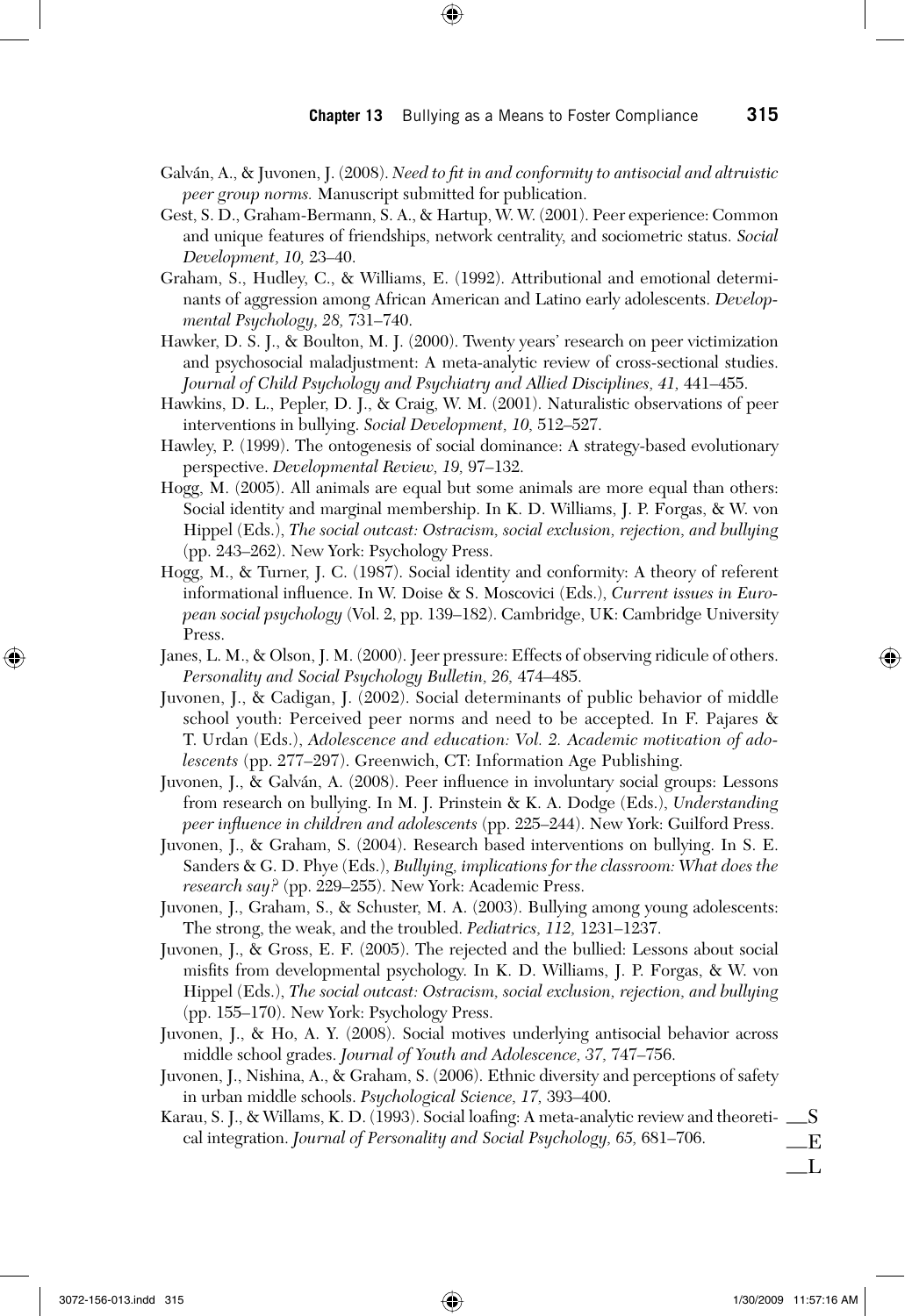- Kinney, D. A. (1993). From nerds to normals: The recovery of identity among adolescents from middle school to high school. *Sociology of Education, 66,* 21–40.
- Kupersmidt, J. B., Coie, J. D., & Dodge, K. A. (1990). Predicting disorder from peer social problems. In S. R. Asher & J. D. Coie (Eds.), *Peer rejection in childhood.* New York: Cambridge University Press.
- Kupersmidt, J. B., & Coie, J. D. (1990). Preadolescent peer status, aggression, and school adjustment as predictors of externalizing problems in adolescence. *Child Development, 61,* 1350–1362.
- La Fontana, K. M., & Cillessen, A. H. N. (1998). The nature of children's stereotypes of popularity. *Social Development, 7,* 301–320.
- Leary, M. R., & Kowalski, R. M. (1990). Impression management: A literature review and two-component model. *Psychological Bulletin, 107,* 34–47.
- Lynch, M. (2003). Consequences of children's exposure to community violence. *Clinical, Child and Family Psychology Review, 6,* 265–274.
- MacMillan, D. L., Gresham, F. M., & Forness, S. R. (1996). Full inclusion: An empirical perspective. *Behavioral Disorders, 21,* 145–159.
- McDougall, P., Hymel, S., Vaillancourt, T., & Mercer, L. (2002). The consequences of childhood peer rejection. In M. Leary (Ed.), *Interpersonal rejection* (pp. 213–247). London: Oxford University Press.
- Miller, D. T., & Prentice, D. A. (1994). The self and the collective. *Personality and Social Psychology Bulletin, 20,* 451–453.
- Moffitt, T. E. (1993). Adolescence-limited and life-course-persistent antisocial behavior: A developmental taxonomy. *Psychological Review, 100,* 674–701.
- Nishina, A., & Juvonen, J. (2005). Daily reports of witnessing and experiencing peer harassment in middle school. *Child Development, 76,* 345–350.
- O'Connell, P., Pepler, D., & Craig, W. (1999). Peer involvement in bullying: Insights and challenges for intervention. *Journal of Adolescence, 22,* 437–452.
- Olweus, D. (1993). *Bullying at school: What we know and what we can do.* Cambridge, MA: Blackwell.
- Olweus, D. (1994). Annotation: Bullying at school: Basic facts and effects of a school based intervention program. *Journal of Child Psychology and Psychiatry and Allied Disciplines, 35,* 1171–1190.
- Olweus, D., & Limber, S. (1999) *Blueprints for violence prevention: Bullying Prevention Program.* Boulder, CO: Institute of Behavioral Science, University of Colorado.
- Orobio de Castro, B., Veerman, J. W., Koops, W., Bosch, J. D., & Monshouwer, H. J. (2002). Hostile attribution of intent and aggressive behavior: A meta-analysis. *Child Development, 73,* 916–934.
- Owens, L., Shute, R., & Slee, P. (2000). "I'm in and you're out . . ." Explanations for teenage girls' indirect aggression. *Psychology, Evolution & Gender, 2,* 19–46.
- Parkhurst, J. T., & Asher, S. R. (1992). Peer rejection in middle school: Subgroup differences in behavior, loneliness, and interpersonal concerns. *Developmental Psychology, 28,* 231–241.
- Parkhurst, J. T., & Hopmeyer, A. (1998). Sociometric popularity and peer-perceived popularity: Two distinct dimensions of peer status. *Journal of Early Adolescence, 18,* 125–144.
- Patterson, G. R., Capaldi, D., & Bank, L. (1991). An early starter model for predicting delinquency. In D. Pepler & K. H. Rubin (Eds.), *The development and treatment of*
- E *childhood aggression* (pp. 139–168). Hillsdale, NJ: Erlbaum.
- $L_{-}$

 $S_{-}$ 

⇔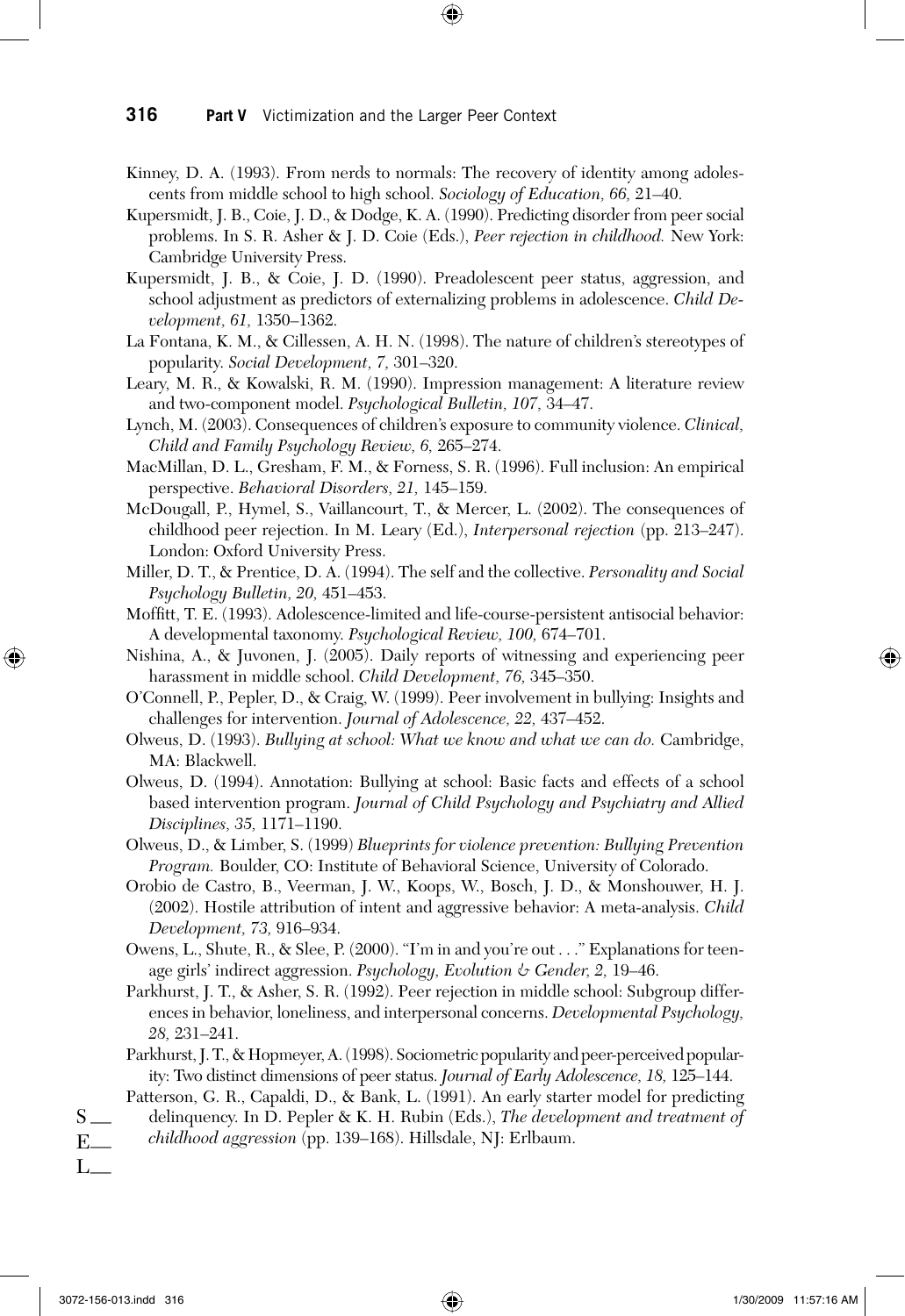- Pöyhönen, V., Juvonen, J., & Salmivalli, C. (2008). *What it takes to stand up for a victim of bullying?* Manuscript submitted for publication.
- Prentice, D. A., & Miller, D. T. (1993). Pluralistic ignorance and alcohol use on campus: Some consequences of misperceiving the norm. *Journal of Personality and Social Psychology, 64,* 243–256.
- Prinstein, M. J., & Cillessen, A. H. N. (2003). Forms and functions of adolescent peer aggression associated with high levels of peer status. *Merrill-Palmer Quarterly, 49,* 310–342.
- Prinstein, M. J., Meade, C. S., & Cohen, G. L. (2003). Adolescent oral sex, peer popularity, and perceptions of best friends' sexual behavior. *Journal of Pediatric Psychology, 28,* 243–249.
- Renshaw, P. D., & Brown, P. J. (1993). Loneliness in middle childhood: Concurrent and longitudinal predictors. *Child Development, 64,* 1271–1284.
- Rigby, K. (2006). Expressed readiness of Australian school children to act as bystanders in support of children who are being bullied. *Educational Psychology, 26,* 425–440.
- Rigby, K., & Slee, P. T. (1993). Dimensions of interpersonal relating among Australian school children and their implications for psychological well-being. *Journal of Social Psychology, 133,* 33–42.
- Romero-Canyas, R., & Downey, G. (2005). Rejection sensitivity as a predictor of affective and behavioral responses to interpersonal stress: A defensive motivational system. In K. D. Williams, J. P. Forgas, & W. von Hippel (Eds.), *The social outcast: Ostracism, social exclusion, rejection, and bullying* (pp. 131–154). New York: Psychology Press.
- Salmivalli, C. (2002). Group view of victimization: Empirical findings and their implications. In J. Juvonen & S. Graham, (Eds.), *Peer harassment in school: The plight of the vulnerable and victimized* (pp. 398–419). New York: Guilford Press.
- Salmivalli, C., Kaukiainen, A., & Voeten, M. (2005). Anti-bullying intervention: Implementation and outcome. *British Journal of Educational Psychology, 75,* 465–487.
- Salmivalli, C., & Voeten, M. (2004). Connections between attitudes, group norms, and behaviour in bullying situations. *International Journal of Behavioral Development, 28,* 246–258.
- Sandstrom, M. J., & Cillessen, A. H. N. (2003). Sociometric status and children's peer experiences: Use of the daily diary method. *Merrill-Palmer Quarterly, 49,* 427–452.
- Sapolsky, R. M. (2005). The influence of social hierarchy on primate health. *Science*, *308,* 648–652.
- Savin-Willams, R. C. (1977). Dominance in a human adolescent group. *Animal Behaviour, 25,* 400–406.
- Schachter, S. (1951). Deviance, rejection, and communication. *Journal of Abnormal and Social Psychology, 46,* 190–207.
- Schippell, P. L., Vasey, M. W., Cravens-Brown, L. M., & Bretveld, R. A. (2003). Suppressed attention to rejection, ridicule, and failure cues: A unique correlate of reactive but not proactive aggression in youth. *Journal of Clinical Child & Adolescent Psychology, 32,* 40–55.
- —S  $_{\rm E}$  Stormshak, E. A., Bierman, K. L., Bruschi, C., Dodge, K. A., & Coie, J. D. (1999). The relation between behavior problems and peer preference in different classroom contexts. *Child Development, 70,* 169–182.

 $\mathbf{I}$